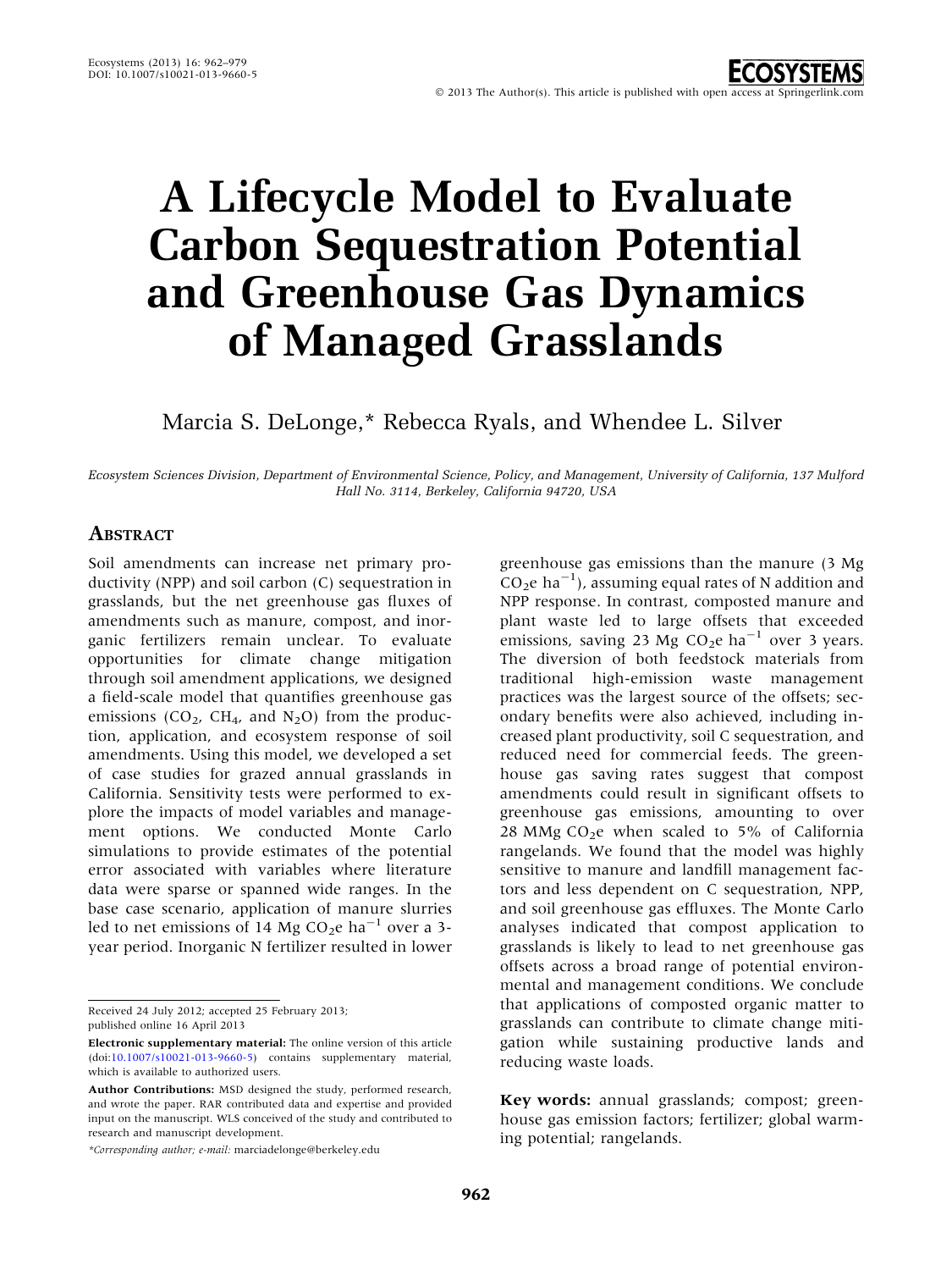## **INTRODUCTION**

Grasslands cover 25% of the Earth's land surface and are the dominant land-use globally (Asner and others [2004\)](#page-14-0). These ecosystems occur in a biome characterized by periodic drought and high belowground allocation of plant tissues, leading to significant soil carbon (C) sequestration potential (Conant and others [2001,](#page-14-0) [2011](#page-14-0)). Despite the environmental and economic importance of these lands, soil degradation is widespread (nearly 2,000 Mha; Bridges and Oldman [1999;](#page-14-0) Bai and others [2008](#page-14-0); FAO [2011](#page-15-0)) and many regions are losing soil C (Sanderman and Baldock [2010](#page-16-0)).

The application of soil amendments has been proposed as a means to increase net primary productivity (NPP) and soil C storage in grasslands (Paustian and others [1997](#page-16-0); Conant and others [2001;](#page-14-0) Lal [2004a](#page-15-0), [b](#page-15-0); Smith and others [2008;](#page-16-0) Cabrera and others [2009](#page-14-0); Conant [2011;](#page-14-0) Ryals and Silver [2013\)](#page-16-0). Many grasslands are limited by low nitrogen (N) availability, thus both inorganic and organic amendments rich in N are likely to increase NPP (Harpole and others [2007a,](#page-15-0) [b\)](#page-15-0). Commercial fertilizers applied to pasturelands and rangelands represent almost 10% of the total fertilizer land application in the US  $(>10.1$  million ha in the US, USDA NASS [2009](#page-16-0)). Organic fertilizers include manure, compost, biosolids, and other green wastes and are widely used on rangelands to enhance forage production (Diacono and Montemurro [2010\)](#page-15-0). Organic fertilizers have co-benefits that include increased soil fertility, soil water holding capacity, and drought resistance (Hudson [1994\)](#page-15-0).

Manure is a form of organic fertilizer commonly added to pasture and cropland globally (81– 128 Tg N  $y^{-1}$ , Potter and others [2010\)](#page-16-0) and this practice is widespread in the U.S. (Cabrera and others [2009;](#page-14-0) Meyer and others [2011](#page-16-0)). Manure was used to treat 8.9 million ha of rangeland and pastureland nationwide in 2007 (USDA NASS [2009](#page-16-0)). Land application of manure disposes of waste while increasing soil nutrients, but has been implicated as a major contributor to greenhouse gas emissions from the livestock sector (Davidson [2009\)](#page-14-0). Composts produced from manures and plant residues are an alternative to manure applications. Most composting systems maintain more aerobic conditions and lower greenhouse gas emissions compared to the moist and static conditions of many manure management facilities and landfills (Brown and others  $2008$ ), where high CH<sub>4</sub> emissions can result from low redox potential. For example, in the U. S., landfills are the second largest source of anthropogenic CH<sub>4</sub> (108 Tg CO<sub>2</sub>e, EPA  $2012a$ ). The

opportunity to reduce wastes makes compost an attractive management strategy, but the overall benefits from compost depend on the emissions from composting, land application, and subsequent soil emissions. Under the best management practices, composting emissions are often considered negligible (EPA [2006](#page-15-0); IPCC [2007\)](#page-15-0). In practice, emissions from composting are variable (Anderson and others [2010;](#page-14-0) Larney and Hao [2007;](#page-15-0) Hao and others [2004](#page-15-0)), but guidelines are becoming established to minimize these emissions (Brown and others [2008](#page-14-0); Fukumoto and others [2006\)](#page-15-0). For example, using feedstocks with higher C to N ratios and lower moisture contents can reduce emissions (Brown and others [2008](#page-14-0)).

The potential for soil amendments to enhance soil organic matter content, increase NPP, sequester C, and reduce atmospheric greenhouse gas concentrations makes them appealing for both climate change mitigation and land-use sustainability. Yet, the net greenhouse gas impacts from soil amendments remain poorly understood. The purpose of this study was to quantify the soil C sequestration potential and greenhouse gas emissions throughout the full life cycles of different soil amendments (compost, manures, and inorganic N fertilizer). We developed a model to calculate greenhouse gas emissions and offsets resulting from amendment production and the effects of soil amendment application on NPP, soil C storage, and factors associated with ruminant grazers. We included offsets from the diversion of materials from alternative fates, namely landfills and manure management facilities. We developed a set of case studies for the model based on grazed California grasslands and used these to test the sensitivity of the model output to key variables. We also performed Monte Carlo analyses to propagate uncertainty through the model and to evaluate the model response to a broader range of conditions. The model is unique in that it explicitly focuses on ecosystem impacts while including a range of inputs and outputs relevant to soil amendments.

## MATERIALS AND METHODS

## Model Boundaries

The model explores the net impacts of manure, compost, and inorganic fertilizer application to grasslands on ecosystem C and greenhouse gas dynamics (Figure [1](#page-2-0)). Model components for this study included amendment production and transportation, ecosystem response to amendments (NPP, soil C storage, soil greenhouse gas effluxes),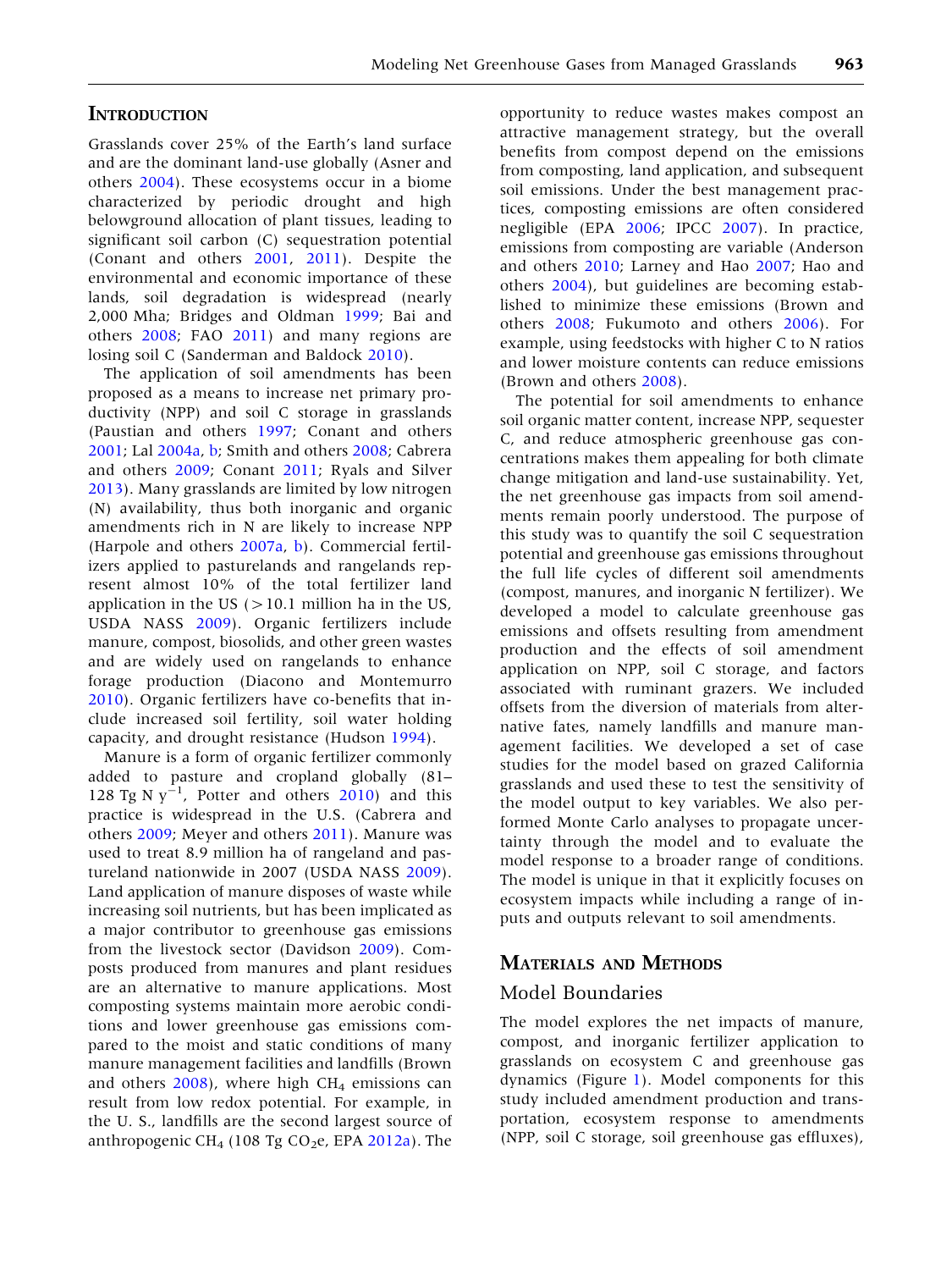<span id="page-2-0"></span>impacts on grazers (feed availability, enteric fermentation), and offsets due to waste diversion. The model did not include emissions from milk or meat processing or details of animal management (dietary additives, emissions from confinement phase), which are treated elsewhere (for example, Rotz and others [2010;](#page-16-0) Pitesky and others [2009](#page-16-0)). The production costs of equipment were considered negligible. Emissions from landfill establishment (direct emissions or land-use change) and the production of landfill technologies were also not considered.

The model quantified the impacts of the three amendments types on the net greenhouse gas fluxes (GH $G_{net}$ ) as

$$
GHG_{net} = GHG_{emissions} - GHG_{sinks} - GHG_{offsets},\,\,(1)
$$

where GHG<sub>net</sub> represents all emissions, sinks (direct removals of greenhouse gases from the atmosphere), and offsets (avoided emissions). The emissions component excluded biogenic  $CO<sub>2</sub>$ , which was considered atmospherically neutral (EPA [2006](#page-15-0)). Results are reported as net greenhouse gas fluxes in  $CO_2$ -equivalents ( $CO_2$ e) (IPCC [2007](#page-15-0)). The units  $CO<sub>2</sub>e$  represent the global warming potential (GWP), or relative radiative forcings, of greenhouse gases for different time periods, where  $CO<sub>2</sub>$  has a GWP of 1. We based the initial model runs on 100-year GWPs (CH<sub>4</sub> = 25 CO<sub>2</sub>e, N<sub>2</sub>O = 298 CO<sub>2</sub>e) (IPCC [2007\)](#page-15-0).

## Case Studies

#### Study Area

In the case studies, we estimated the net greenhouse gas impact of a single application of amendments to Mediterranean annual grasslands. This initial case study (base case scenario) was developed using data from a field experiment that took place during 2008–2011 at a mesic coast range grassland (Marin County, California, 38.06"N, 122.71"W) and a drier valley grassland (Yuba

County, California, 39.24"N, 121.30"W) (Table [1](#page-3-0)). During the field experiment, treatment (compost application) and control (unamended) plots were sampled for several ecosystem variables (NPP, biomass C content, soil  $N_2O$ , and CH<sub>4</sub> effluxes) (Ryals and Silver [2013;](#page-16-0) Table [1](#page-3-0)). We developed a single case study representing California grasslands; the implications of site differences were explored within the sensitivity analyses. The field experiment only included compost amendments, therefore, we used literature values and theory to include and compare the impacts of manure and inorganic N amendments.

#### Amendment Application Rates and Properties

Amendment application rates were defined by the total N added. To minimize confounding effects from differential N fertilization as well as uncertainties from differing N mineralization rates, amendments were applied one-time only (Ryals and Silver [2013\)](#page-16-0) at an equal rate of total N  $(250 \text{ kg N} \text{ ha}^{-1})$ , Bouwman and others [2002\)](#page-14-0) in the first case study; the impacts of different rates of total N addition were explored in alternative scenarios (described below). Physical and chemical properties (C:N, N concentration, bulk density, moisture content; Rynk [1992](#page-16-0), Appendix A in Supplementary Material) were used to calculate the quantities required, as well as transportation costs. Compost for the initial case study was derived from manure and plant waste (75% manure by mass). Plant waste consisted of 50% grasses and 50% yard waste leaves (Eleazer and others [1997](#page-15-0)). We assumed that plant and manure wastes lost 40% of their mass during composting (Larney and others [2000\)](#page-15-0).

#### Ecosystem Response to Soil Amendments

Soil amendments impact N and C trace gas emissions (Chen and others [2011;](#page-14-0) Stehfest and Bouw-



Figure 1. Key components (emissions and offsets) included in the quantification of net greenhouse gas flux associated with three different soil amendments: manure, compost, and inorganic fertilizer.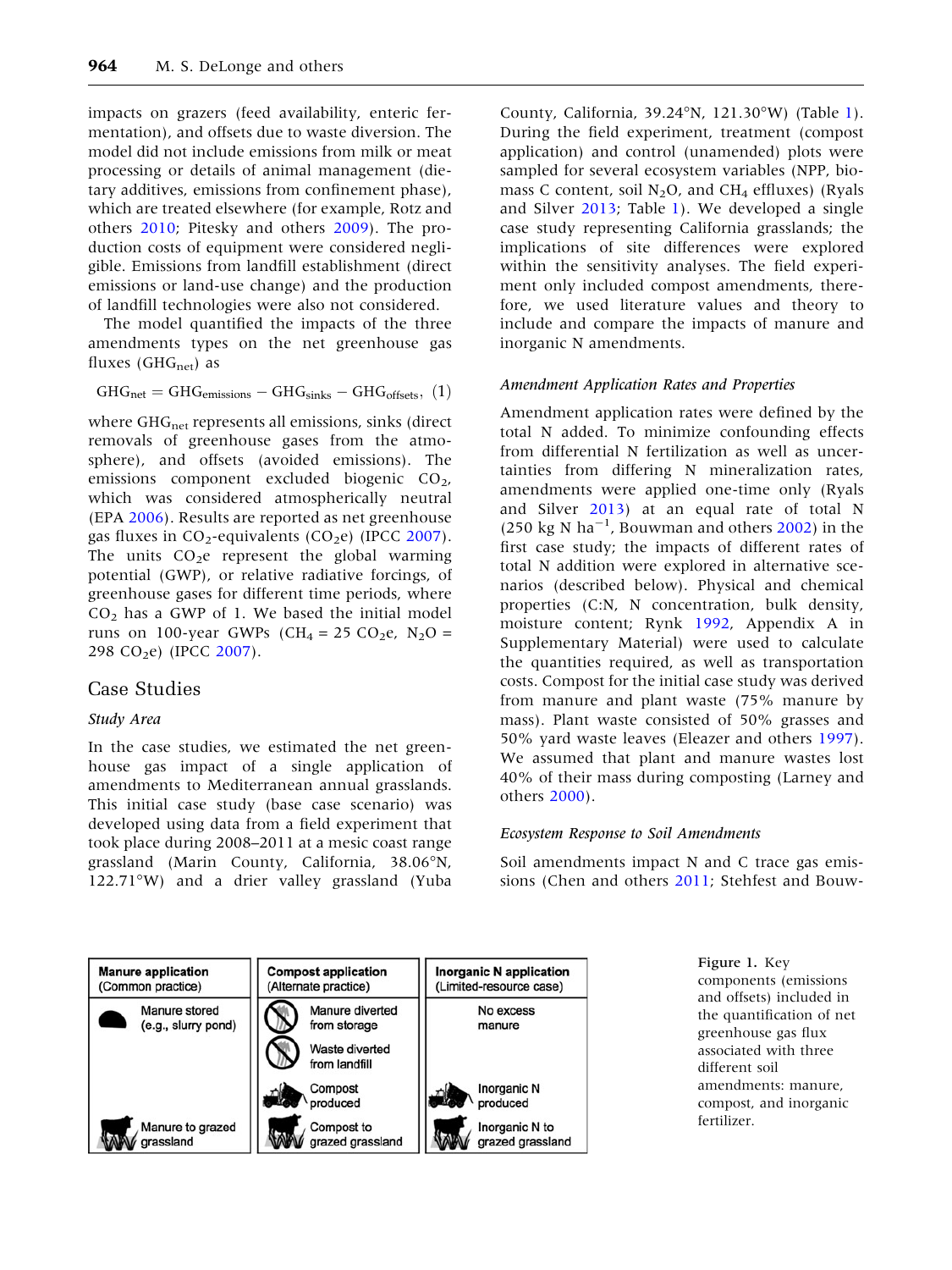| (a) Ecosystem properties                                                     | Valley                 | Coast range            |
|------------------------------------------------------------------------------|------------------------|------------------------|
| Mean annual rainfall (mm $y^{-1}$ )                                          | 730                    | 950                    |
| Rainfall during exp. (mm $y^{-1}$ )                                          | 380, 641, 843          | 771, 1,050, 1,163      |
| Daily mean temperatures $(^{\circ}C)$                                        | $2$ (Jan.)             | $6 \text{ (Jan.)}$     |
|                                                                              | 35 (Aug.)              | $20$ (Aug.)            |
| Soil N <sub>2</sub> O (g N <sub>2</sub> O ha <sup>-1</sup> d <sup>-1</sup> ) | $0.13 \pm 0.13$        | $1.0 \pm 0.4$          |
| Soil CH <sub>4</sub> (g CH <sub>4</sub> ha <sup>-1</sup> d <sup>-1</sup> )   | $-2.5 \pm 0.6$         | $-1.4 \pm 0.7$         |
| Aboveground NPP (g C m <sup>-2</sup> 3y <sup>-1</sup> )                      | $592 \pm 31$           | $470 \pm 61$           |
| Belowground NPP (0–20 cm) (g C m <sup>-2</sup> 3y <sup>-1</sup> )            | $161 \pm 8$            | $177 \pm 13$           |
| Mean daily soil moisture $(\%)$ : wet, dry seasons                           | $29.1 \pm 1.7$ (wet)   | $28.3 \pm 0.8$ (wet)   |
|                                                                              | $22.2 \pm 1.3$ (dry)   | $23.5 \pm 0.8$ (dry)   |
| Mean daily soil temp $(^{\circ}C)$ : wet, dry seasons                        | $10.4 \pm 0.1$ (wet)   | $12.2 \pm 1.0$ (wet)   |
|                                                                              | $26.0 \pm 0.4$ (dry)   | $21.1 \pm 1.4$ (dry)   |
| (b) Treatment effect                                                         | Valley                 | Coastal                |
| Soil N <sub>2</sub> O (g N <sub>2</sub> O ha <sup>-1</sup> d <sup>-1</sup> ) | $\theta$               | $\Omega$               |
| Soil CH <sub>4</sub> (g CH <sub>4</sub> ha <sup>-1</sup> d <sup>-1</sup> )   | $\Omega$               | $\Omega$               |
| Aboveground NPP (g C m <sup>-2</sup> y <sup>-1</sup> )                       | $+145 \pm 17$          | $+54 \pm 3$            |
| Belowground NPP (g C m <sup>-2</sup> y <sup>-1</sup> )                       | $+11.1 \pm 2.0$        | $+13.9 \pm 3.0$        |
| Mean daily soil moisture $(\%)$ : wet, dry seasons                           | $+1.0 \pm 0.9$ (wet)   | $+0.3 \pm 0.4$ (wet)   |
|                                                                              | $+0.6 \pm 0.6$ (dry)   | $-0.3 \pm 0.5$ (dry)   |
| Mean daily soil temp $(^{\circ}C)$ : wet, dry seasons                        | $+0.40 \pm 0.24$ (wet) | $-0.04 \pm 0.18$ (wet) |
|                                                                              | $+0.06 \pm 0.45$ (dry) | $0.00 \pm 0.69$ (dry)  |

<span id="page-3-0"></span>Table 1. (a) Ecosystem Properties of Two Grasslands Used as the Basis for Initial Case Study and (b) Effect of a One-time Compost Addition to These Grasslands for 3 Years

man [2006;](#page-16-0) Davidson [2009\)](#page-14-0), as well as C uptake via NPP (Diacono and Montemurro [2010](#page-15-0); Stavast and others  $2005$ ). Soil N<sub>2</sub>O emissions occur both directly (through nitrification and denitrification) and indirectly (via volatilization and redeposition, or leaching and runoff) (De Klein and others [2006](#page-14-0)). Recently, a regression model was applied globally to estimate that 2.5% of synthentic-N and 2.0% of manure-N is ultimately converted to  $N_2O$  (Davidson [2009\)](#page-14-0). These findings agreed well with recommended methodologies for calculating  $N_2O$ emissions from fertilizers (De Klein and others [2006\)](#page-14-0), which we adopt here to account for direct and indirect sources separately. We assumed that 1.0% of added inorganic or manure-N and 0.25% of compost-N was converted directly to  $N_2O$  (Ryals and Silver [2013;](#page-16-0) Dalai and others [2009a,](#page-14-0) [b](#page-14-0); Paul and others [1993\)](#page-16-0). Leaching losses from inorganic fertilizer were estimated as 0.0075 kg  $N_2O-N$  kg<sup>-1</sup> leachate-N, where leachate contained 0.3 kg N  $kg^{-1}$ amendment-N (Mosier and others [1998\)](#page-16-0); leaching rates were lower (by 75%) for manure-N (Kramer and others [2006](#page-15-0)) and there were no significant leaching losses from compost-amended lands due the slower N release rate of composted materials. Indirect  $N_2O$  from volatilization occurred at rates of 0.01 kg  $N_2O-N$  kg<sup>-1</sup> volatilized-N, where the fraction of amendment-N volatilized was 0.1, 0.2, and

0.05 for inorganic fertilizer, manure, and compost, respectively (De Klein and others [2006\)](#page-14-0). Nitrous oxide emissions depend on the quantity and quality of the N inputs as well as environmental factors (Stehfest and Bouwman [2006](#page-16-0); Lesschen and others  $2011$ ), thus site-specific emissions estimates of N<sub>2</sub>O should be adopted whenever possible (Kendall and Chang [2009](#page-15-0)).

Grasslands are typically a net sink for  $CH<sub>4</sub>$  (Le Mer and Roger [2001](#page-16-0)), with levels of annual uptake averaging approximately 1.5 kg C ha<sup>-1</sup> y<sup>-1</sup> for temperate, fine texture soils, but up to 3.5 kg C  $ha^{-1}y^{-1}$  in coarser grassland soils (Del Grosso and others [2000](#page-15-0)). Fertilization of grasslands has been shown to reduce levels of  $CH<sub>4</sub>$  uptake (Mosier and others [1991\)](#page-16-0), with oxidation rates suppressed to 25–100% of unfertilized grasslands (Del Grosso and others [2000](#page-15-0)). During wet periods, unfertilized grasslands can become a source of CH4  $(1.6 \text{ kg C ha}^{-1} \text{ y}^{-1}$ , Tenuta and others [2010\)](#page-16-0), with fertilized areas emitting relatively more  $CH<sub>4</sub>$  (by 69–118%, Tenuta and others [2010](#page-16-0)). The mechanisms for  $CH_4$  uptake and emissions are not entirely understood, and in rare cases N fertilization can increase CH4 emissions (Bodelier and Laanbroek [2004\)](#page-14-0). Fertilization does not always change  $CH<sub>4</sub>$  fluxes relative to unamended grasslands; for example, this has been the case following compost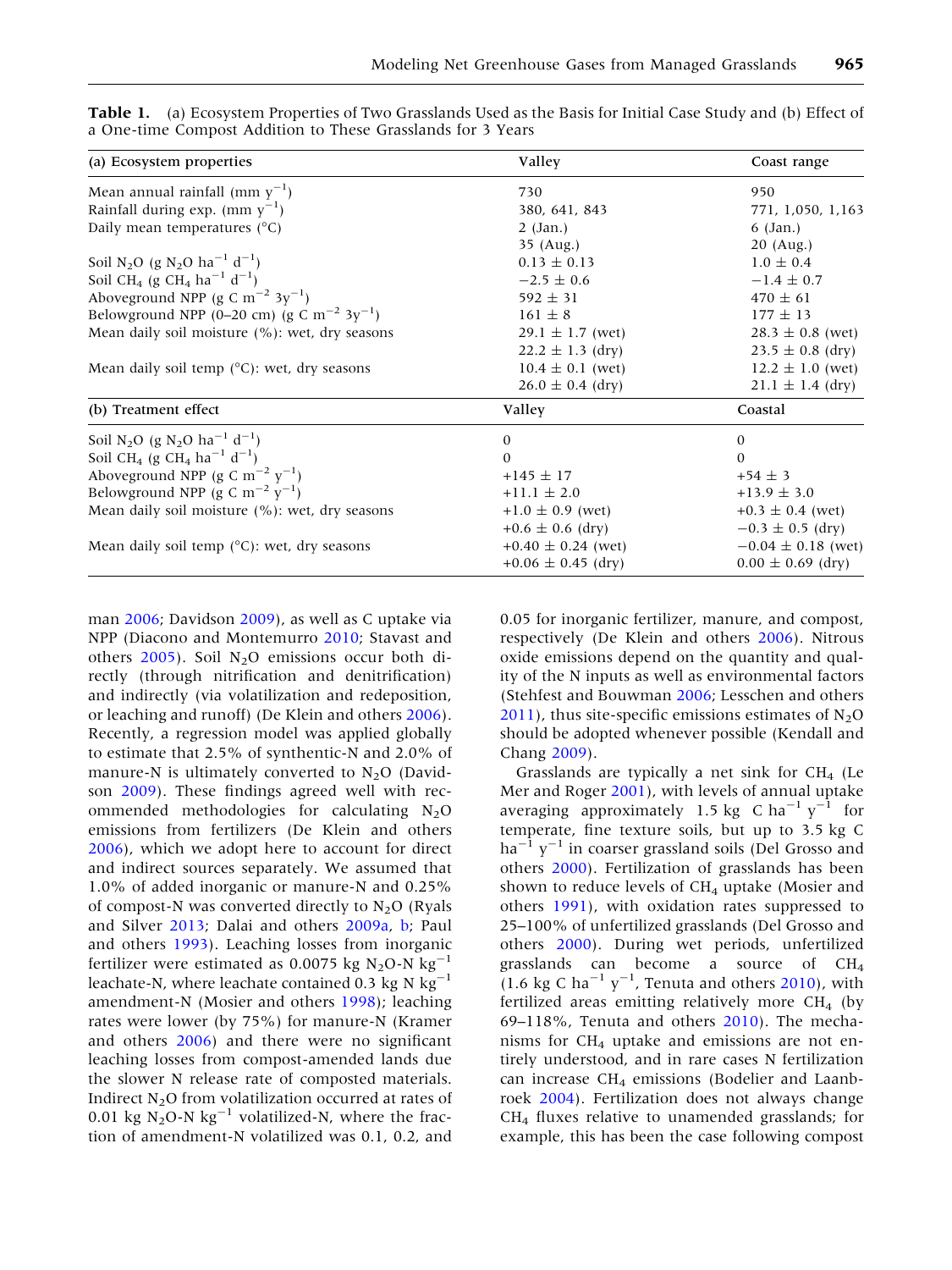<span id="page-4-0"></span>amendments (Ryals and Silver [2013](#page-16-0); Chen and others [2011](#page-14-0)) and manure slurries (Glatzel and Stahr [2001\)](#page-15-0). For the initial case study, we assumed a 25% reduction in  $CH<sub>4</sub>$  consumption following inorganic fertilizer and manure additions, and no impact to  $CH<sub>4</sub>$  effluxes following compost addition. Soil  $CO<sub>2</sub>$  emissions are likely to increase as C-based amendments decompose; we assumed that these emissions would have occurred regardless of the amendment's fate (that is, no priming effect), and thus they are not included here.

Based on field data, we estimated that compost amendments enhanced aboveground biomass by 56% (0.099 kg C  $\text{m}^{-2}$ ) and belowground biomass by 21% (0.012 kg C m<sup>-2</sup>) where biomass had a C concentration of 41% (Ryals and Silver [2013](#page-16-0)). In the model, N is the limiting nutrient and equal N inputs had equivalent impacts on NPP (Kramer and others [2006\)](#page-15-0). Organic N mineralizes at slower rates than inorganic N, thus equal total N additions do not necessarily translate to equal plant-available N additions. In the base case scenario, we applied equal total N and assumed equivalent responses when considered over the 3-year period. Annual grasslands are commonly grazed to a fixed amount of residual biomass; therefore, we assumed that extra aboveground biomass was mostly consumed (90%).

The amount of C added from enhanced belowground biomass that is stored in long-term pools, termed the C sink efficiency, can be estimated based on a humification factor. Roots can have humification factors ranging from  $0.16$  to  $0.30$  (Plénet and others [1993](#page-16-0)) or up to 0.35 (Katterer and others [2011\)](#page-15-0). As a first approximation, we assumed that 20% of added belowground biomass C from all amendments contributed to long-term pools (remaining in the system for 20 years). As C in the soil amendments was pre-existing, these direct additions were not considered a sink in this study. While direct additions of C can significantly enhance soil C pools (Ryals and others, in review-b; Cavigelli and others [2009](#page-14-0)) and have been considered a sink in other studies (Tian and others [2009;](#page-16-0) Brown and others [2011](#page-14-0)), we chose instead to account for this relative C gain primarily by defining avoided C losses as an offset. To avoid double counting, we conservatively omitted the direct C additions from our model.

### Grazer Impacts

An average stocking rate (grazers  $\mathrm{ha}^{-1}$ ) was used to approximate the impact of a change in NPP on the demand for commercial feed, grazer emissions, and manure production. Although grazing intensity depends on numerous factors and remains

poorly defined (Holecheck and others [1999](#page-15-0)), stocking rates for dairies are often between 0.2 and 4 cows ha<sup>-1</sup> (Allard and others  $2007$ ; McDowell and others [2008;](#page-16-0) Powell and others [2002](#page-16-0); Stout and others [2000\)](#page-16-0). We assumed a low stocking rate of 0.5 cow  $ha^{-1}$  across all treatments.

Greenhouse gas offsets from avoiding commercial feeds (due to enhanced forage production) depend on feed variety. We assumed that forage production replaced an equal mass of dry matter intake otherwise obtained from hay and corn silage (50% of each). Reduced demand for these crops represented an offset that included the net greenhouse gas flux from inorganic fertilizer production  $(4.01 \text{ kg } CO_2 \text{e kg}^{-1} \text{ N}$ , Davis and Haglund [1999](#page-14-0)), the production of other additives (17.2 kg CO<sub>2</sub>e kg<sup>-1</sup> herbicide, 18.0 kg CO<sub>2</sub>e kg<sup>-1</sup> insecticide, West and Marland [2002](#page-17-0); Lal [2004c\)](#page-15-0), direct and indirect soil  $N_2O$  emissions from fertilizeramended cropland (at rates described above), and transportation. Emissions from farm operations were included and were based on estimates of the C costs of plowing, planting, amendment application, harvesting, and baling  $(31.8 \text{ kg C ha}^{-1})$ . Adler and others [2007\)](#page-14-0). Dry matter from feeds and additive rates were estimated using national averages (Benbrook and others [2010;](#page-14-0) USDA NASS [2011\)](#page-16-0).

The impact of the dietary change from commercial feed to local pasture on grazer emissions was also estimated. We assumed that pasture consumption replaced a portion of dry matter intake  $(19.7 \text{ kg d}^{-1})$ . Ellis and others [2010](#page-15-0)) previously consumed through commercial feed. The increase in CH4 emissions from enteric fermentation  $(dCH_{4EF}$ , kg d<sup>-1</sup>) due to replacement of more readily digestible grains with pasture was predicted based on Ellis and others [\(2007\)](#page-15-0)

$$
CH_{4EnF} = [(Frg \times 0.14) + 8.56]/55.65, (2)
$$

where Frg is the percent dry matter intake from pasture; the difference between  $CH_{4EnF}$  with the original diet (68% pasture, Ellis and others [2007](#page-15-0)) and the new diet was obtained to determine  $dCH_{4EF}$ . In the case study, we assumed that these dietary impacts lasted for the same duration as the enhanced NPP effect (3 years).

#### Transportation

Distances between the farm and other locations (materials, feed, fields) were assigned to approximate transportation emissions. We assumed that plant waste, feed, and fertilizers were available at a standard distance (20 km) from the farm (EPA [2006\)](#page-15-0) and that manure was available locally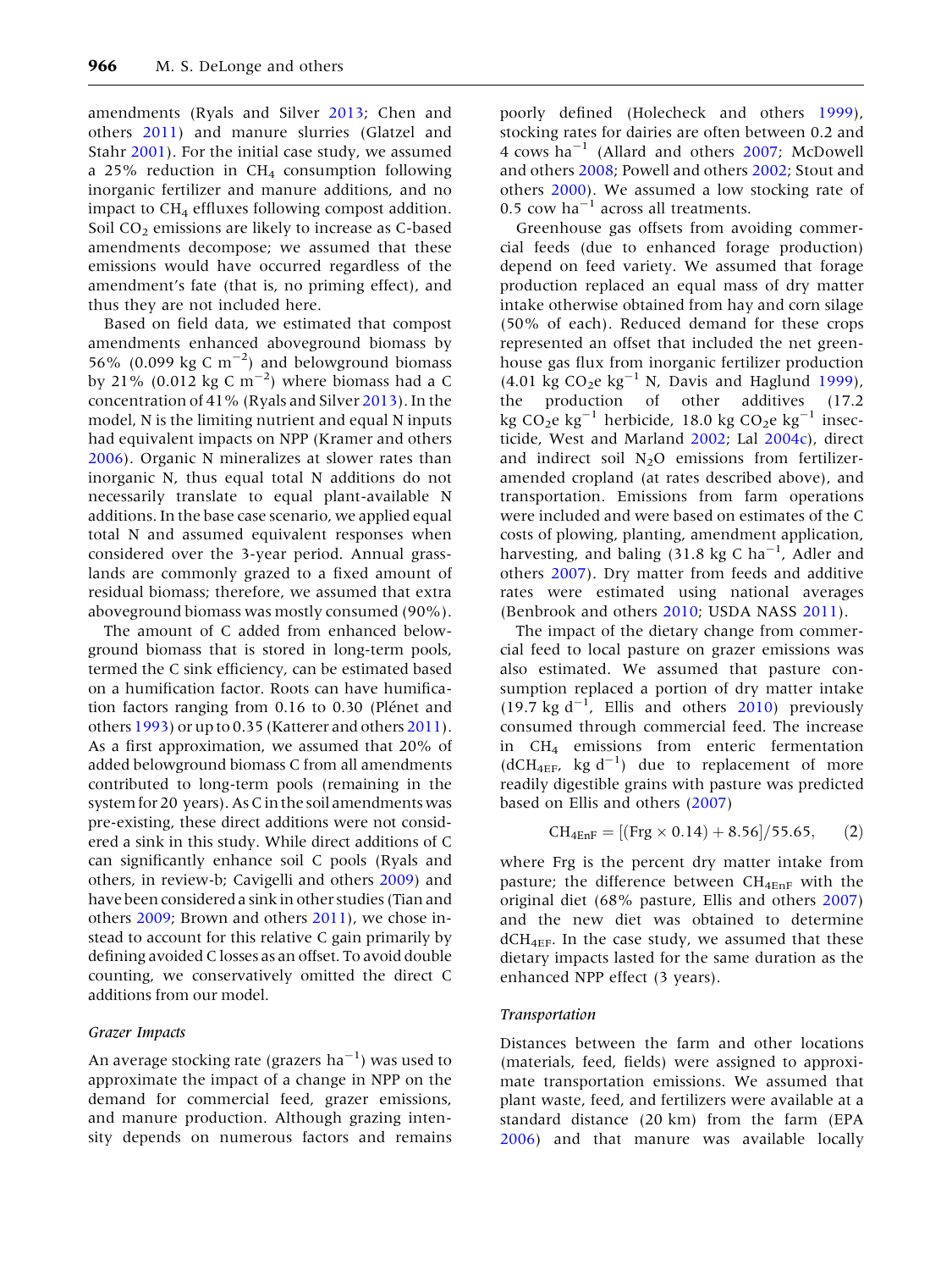(5 km). Once on site, amendments were transported equal distances (5 km) for application. We used the gas mileage (5.9 mpg, EPA [2008\)](#page-15-0), volume (40 yd), and weight capacity (36 Mg, CDOT [2012](#page-14-0)) of a standard heavy-duty diesel truck. Emissions from both fuel production (Beer and others [2002](#page-14-0)) and consumption (EPA [2008](#page-15-0)) were included.

### Manure Management

A manure management emission factor (EF) was used to calculate  $CH<sub>4</sub>$  emissions from manure handling. This EF provides the fraction of total potential CH4 emitted from the storage system (EPA [2012b](#page-15-0)). Storage systems lead to different amounts of  $CH<sub>4</sub>$  production depending on several factors, including oxygen availability, moisture, and temperature (Brown and others [2008;](#page-14-0) Dong and others [2006](#page-15-0)). Solid storage has a low EF (0.04), whereas slurry pits and lagoons are higher (0.35 and 0.74 on average, respectively). Substantial variability in EFs has been reported within and across systems, with EFs for slurry pits and anaerobic lagoons ranging nationally between 0.15 and 0.62 and 0.5 and 0.8, respectively (EPA [2012b\)](#page-15-0). We assumed an EF of 0.35 for the initial case study, representative of a slurry pit, a common practice in California (Meyer and others [2011](#page-16-0)). Total emissions from manure management practices also depend on the duration of storage. In the case study, we reduced the predicted emissions from manure management by 15% to account for a shortened storage period prior to land application; this reduction in  $CH_4$  emissions was applied to both the manure (emission) and compost (offset) treatments.

## Emissions from Amendment Production

Emissions from production were calculated for each amendment. For manure, the production process included transportation and storage emissions (slurry pond; EPA [2006](#page-15-0); IPCC [2007\)](#page-15-0). Emissions from compost production included material transportation, construction, and composting emissions. To estimate construction emissions, we approximated the hours of machine use per truckload. Equipment fuel was used at a fixed rate  $(0.048 \text{ gallons diesel h}^{-1}$ , Downs and Hansen [1998\)](#page-15-0), and the net greenhouse gas flux was calculated at the same rates used for transportation. Greenhouse gas emissions from compost were calculated from piles shaped as windrows (1.8-m tall  $\times$  1.2-m wide). We used relatively low, but non-zero, rates of CH<sub>4</sub> (0.5 kg m<sup>-2</sup>) and N<sub>2</sub>O  $(0.01 \text{ kg m}^{-2})$  emissions for the initial case study;

these emission rates approach the negligible emissions expected from optimal conditions (EPA [2006\)](#page-15-0). Emissions from the production of inorganic N fertilizer depend on the N form and the production process (Wood and Cowie [2004](#page-17-0); ammonium nitrate: 2.99–7.11 kg  $CO_2e$  kg<sup>-1</sup> N; urea: 0.913–4.02 kg  $CO_2e$  kg<sup>-1</sup> N). We used a midrange value of 4.01 kg  $CO_2e$  kg<sup>-1</sup> N (Davis and Haglund [1999;](#page-14-0) Wood and Cowie [2004](#page-17-0)).

#### Offsets from Amendment Production

Offsets from compost production, which was used to represent a non-traditional waste management practice, included the diversion of plant waste from a landfill and the diversion of manure from a specific manure management system. In contrast, the manure amendment scenario in this model was used to represent a practice where manure was stored in a traditional management system (that is, a slurry) prior to land application. Thus, for manure amendments, there were no offsets attributed to waste diversion. However, changing the manure management system or decreasing the length of manure storage time prior to land application would reduce the predicted emissions associated with manure application, as mentioned above. No waste offsets were included in the inorganic fertilizer production.

Composted plant waste was diverted from landfills and represented greenhouse gas offsets. The potential CH4 loss from landfilling depends on waste composition. Based on the composition described above, 11% of the plant C would have been lost as  $CH_4$  in a landfill (Eleazer and others [1997](#page-15-0)). Some landfills capture  $CH<sub>4</sub>$  and use the gas for utilities, reducing net landfill emissions. To account for these technologies, we applied a capture rate of 50% and a utilities credit of 0.14 kg  $CO_2e$  kg<sup>-1</sup>  $CO<sub>2</sub>e-CH<sub>4</sub>$  captured (EPA [2006\)](#page-15-0). We excluded biogenic  $CO<sub>2</sub>$  losses, but included  $CO<sub>2</sub>$  from fuel production and consumption. Landfilled materials can require less maintenance than compost piles; we estimated that landfilling required 50% of the fuel needed for composting (EPA [2006\)](#page-15-0).

# Alternative Model Scenarios and Uncertainty Analyses

We developed additional model case studies to explore the impacts of amendments under a wide range of ecosystem and management conditions (Table [2](#page-6-0)). For example, we considered the potential for long-term impacts on ecosystem NPP to enhance soil C sequestration. Although our initial case study was based on a field experiment that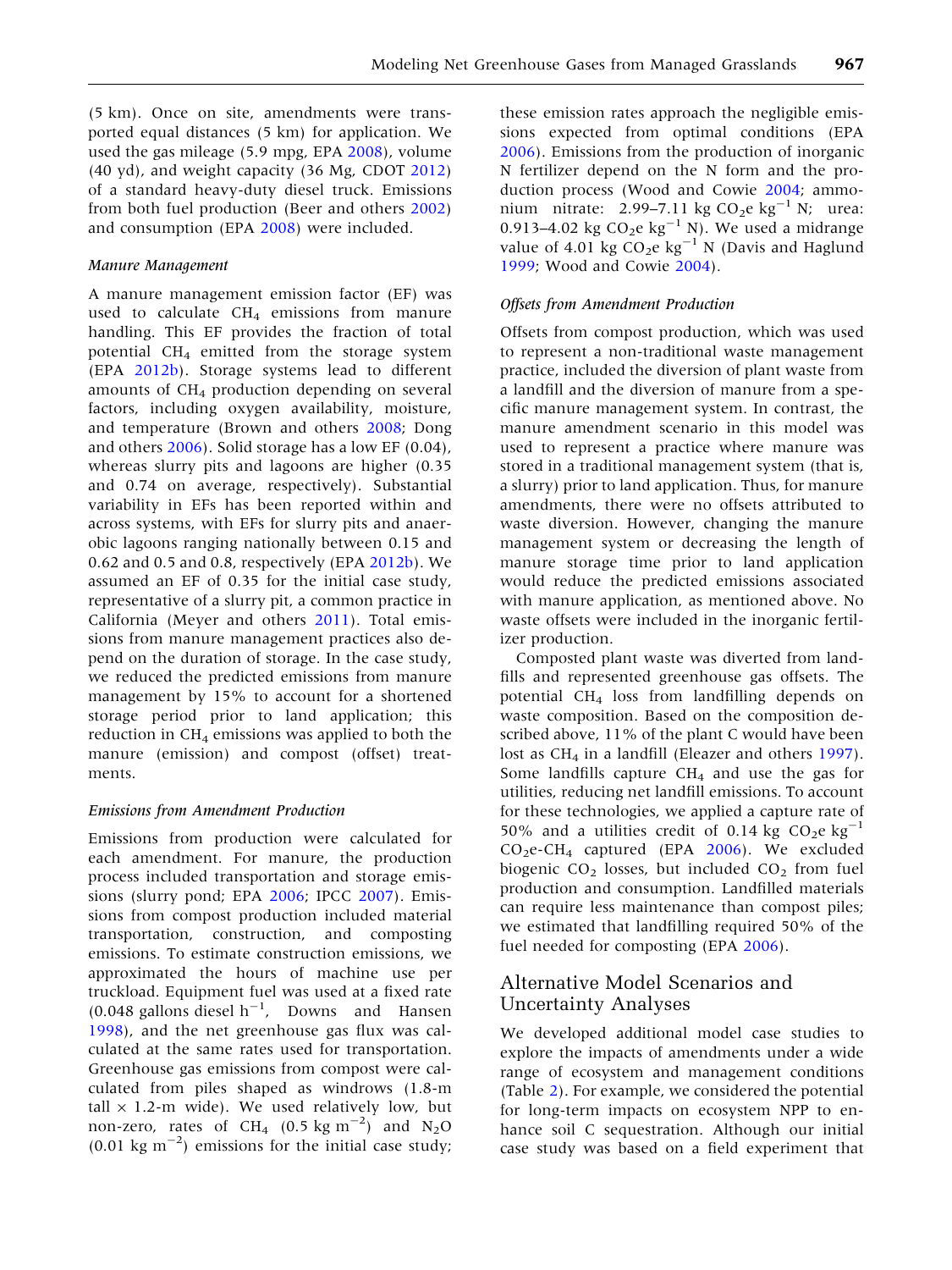| Scenario description                                                           | Variable modified                                          | Note*           | Value        |  |
|--------------------------------------------------------------------------------|------------------------------------------------------------|-----------------|--------------|--|
| Global warming potential over shorter (20-                                     | GWP $(CO2e)$                                               | $N_2O$          | 289          |  |
| year) timeframe                                                                |                                                            | CH <sub>4</sub> | 72           |  |
| Longer NPP effect from single application of<br>all amendments                 | NPP effect (years)                                         |                 | 20           |  |
| Longer NPP effect, but no change in enteric<br>fermentation due to diet change | Enteric fermentation (CO <sub>2</sub> e ha <sup>-1</sup> ) |                 | $\mathbf{0}$ |  |
| N addition rates unequal for different<br>amendments                           | N addition rate (kg N $ha^{-1}$ )                          | C               | 1,250        |  |
|                                                                                |                                                            | M               | 250          |  |
|                                                                                |                                                            | INF             | 125          |  |
| Manure stockpile (vs. slurry)                                                  | Manure management emission<br>factor $(-)$                 |                 | 0.05         |  |
| Production emissions non-negligible                                            | Compost emissions (kg m <sup><math>-2</math></sup> )       | CH <sub>4</sub> | 5.0          |  |
|                                                                                |                                                            | $N_2O$          | 0.1          |  |
| Optimal capture technology                                                     | Landfill $CH_4$ capture (%)                                | C               | 100          |  |
| No utilities credit from landfill $CH4$ (vs. avg.)                             | Landfill utilities credit<br>(kg $CO2e$ kg $CO2e-CH4$ )    |                 | 0            |  |
| Compost largely plant waste                                                    | Compost (% manure)                                         | C               | 25           |  |
| Compost hauled further                                                         | Hauling distance (km)                                      | C               | 500          |  |

<span id="page-6-0"></span>Table 2. Alternative Scenarios Relative to Initial Case Study

\* Changes apply only to the case for compost (C), manure (M), or inorganic fertilizer (INF) where indicated

showed 3 years of enhanced NPP due to an amendment application (Ryals and Silver [2013](#page-16-0)), model results suggest that the effect could be sustained for up to 20 years following a one-time-only application (Ryals and others, in review-a). Thus, we explored a 20-year impact on NPP, as well as a 20-year impact on soil trace gas emissions. We also considered the 20-year scenario with no increase in enteric fermentation due to the dietary change (Boadi and others [2004\)](#page-14-0).

Among management scenarios, we evaluated the case where amendments were added at different rates: compost was added at  $1,250$  kg N ha<sup>-1</sup> (1.27 cm, Ryals and Silver [2013\)](#page-16-0), but manure and inorganic fertilizer were added at 250 and 125 kg N ha<sup>-1</sup>, respectively. Nitrogen is generally highly labile in manure and inorganic fertilizers and thus these amendments are generally applied at rates below 250 kg N ha<sup>-1</sup> (Bouwman and others [2002](#page-14-0)). In contrast, composted materials contain N that is more complexed leading to slower mineralization rates (Eghball [2000;](#page-15-0) Sikora and Szmidt [2001;](#page-16-0) Ryals and Silver [2013](#page-16-0)), which can require higher application rates.

Differences in management technologies and scales could also impact the effects of the practice. Some manure management practices produce fewer emissions than slurry systems; thus, we considered the case where the default system was a stockpile  $(EF = 0.05)$ . Similarly, because some landfills can capture more  $CH<sub>4</sub>$ , we evaluated the effect of a 100% capture rate. Emissions from

composting are not negligible in all cases, so we included a scenario where  $CH_4$  and  $N_2O$  emissions were significantly greater (10 times larger). Widespread adoption of compost amendments could encourage large-scale production. We therefore estimated the impact of transporting compost over large distances (500 km). Finally, to consider how the GWP values influenced our results, we used the 20-year GWPs (CH<sub>4</sub> = 72 CO<sub>2</sub>e, N<sub>2</sub>O = 289 CO<sub>2</sub>e).

We performed sensitivity tests to identify the factors that had the largest impact on the model output. The effect of deviations of initial case study values from  $-90$  to 500% of initial values was calculated (Appendix B in Supplementary Material). For most of these analyses, one variable was adjusted at a time while other values were held constant. However, some factors were covaried to reveal a wider range of potential impacts. For example, to investigate the sensitivity of results to a range of ecosystem characteristics, we covaried the annual expected change to NPP with both the duration of the NPP effect and the C sink efficiency. To evaluate a broader range of impacts related to management, we covaried the percentage of manure used in the compost with both the manure management factor and the landfill  $CH<sub>4</sub>$  capture rate.

To evaluate the uncertainty associated with variables used in the model, we performed Monte Carlo simulations based on the initial case study. Values of several model variables were assigned probability distribution functions based on values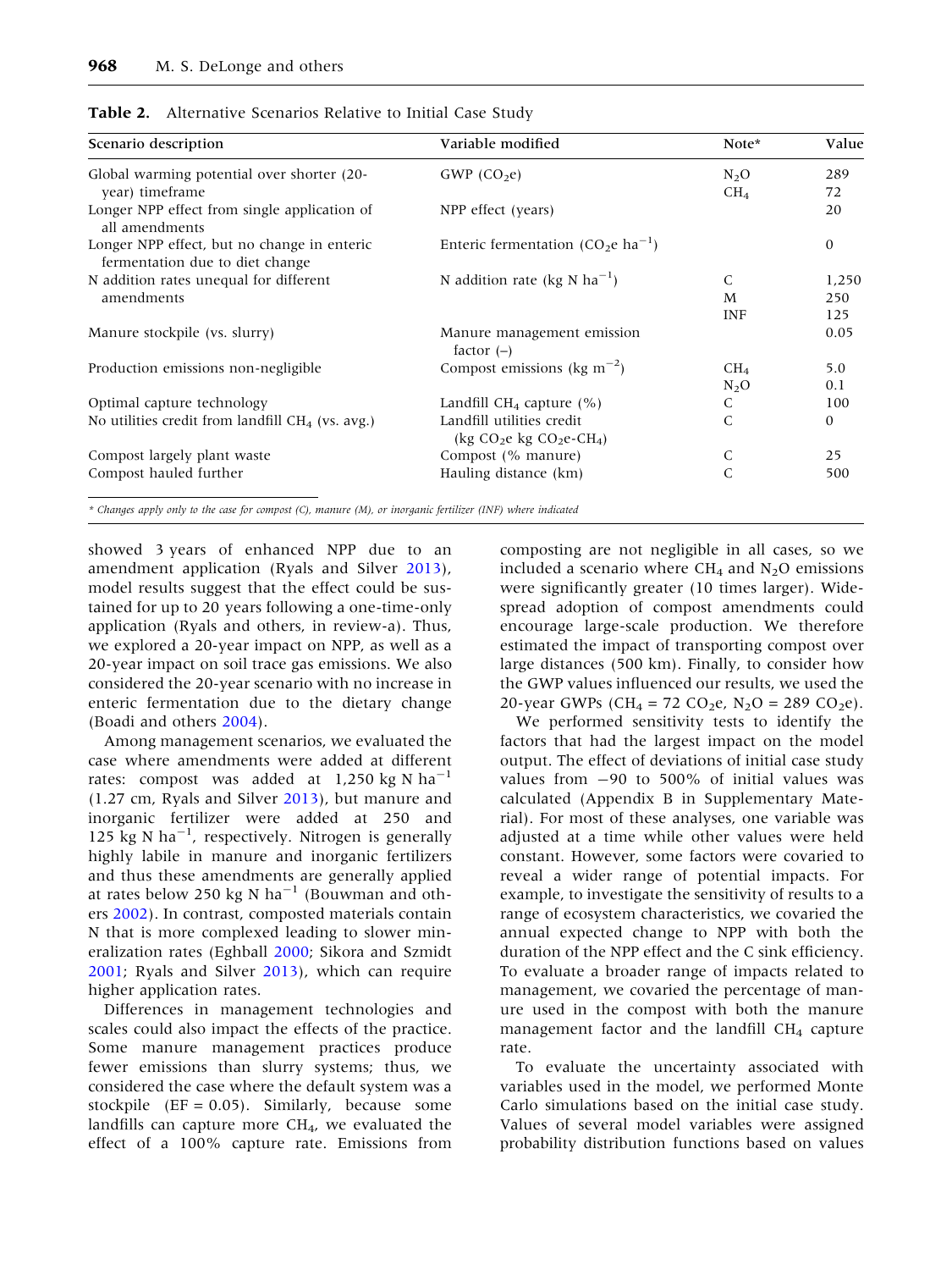<span id="page-7-0"></span>from the literature (Table 3; Appendix A in Supplementary Material). Values for each variable were randomly assigned based on these distribution functions and 10,000 independent simulations were run. This set of Monte Carlo simulations was then used to further explore the uncertainties of the model and likely outcomes from the model scenarios. Results of the Monte Carlo simulations are presented as mean  $\pm$  1 standard error.

# **RESULTS**

## Initial Case Study for Annual Grasslands

Compost applications in the initial case study yielded a net greenhouse gas flux of  $-22.6$  Mg CO<sub>2</sub>e ha<sup>-1</sup> over 3 years (Figure 2). This net reduction was largely due to offsets from avoided emissions from a manure slurry system and a landfill. The C sink resulting from increased NPP contributed a savings of 0.3 Mg  $CO_2e$  ha<sup>-1</sup>. The emissions attributed to compost production and application in the initial case study were approximately 3.7 Mg  $CO_2e$  ha<sup>-1</sup>,



Figure 2. Net greenhouse gas flux ( $GHG_{net}$ ) from the production and land application of compost (C), slurry manure (M), and inorganic N fertilizer (INF) to grazed annual grasslands.  $GHG_{net}$  per hectare is partitioned into emissions, sinks, and offsets. Negative values represent sinks and offsets.

which was due in large part to the assumed dietary changes of livestock.

Manure application was a large net source of 14.4 Mg  $CO<sub>2</sub>e$  ha<sup>-1</sup> (Figure 2), primarily due to high emissions from a slurry storage system prior to land application (15.0 Mg  $CO_2e$  ha<sup>-1</sup>). The emissions from transportation and application were

Table 3. Model Parameterization for Grassland Case Study and Uncertainty Analysis

| Variable                                                                                             |                 | Case study |                           | Uncertainty<br>analysis descriptors |                |                            |
|------------------------------------------------------------------------------------------------------|-----------------|------------|---------------------------|-------------------------------------|----------------|----------------------------|
|                                                                                                      |                 |            | Value References Distrib. |                                     |                | $\mu$ , min $\sigma$ , max |
| Global warming potential (GWP) $(CO_2e)$                                                             | $N_2O$          | 298        | a                         | Normal                              | 298            | 64                         |
|                                                                                                      | CH <sub>4</sub> | 25         |                           | Normal                              | 25             | 5.                         |
| Soil N <sub>2</sub> O increase (direct) (kg N kg <sup>-1</sup> added-N)                              |                 | 0.003      | b                         | Lognormal                           | $-6.1$         | 0.5                        |
|                                                                                                      |                 | 0.01       | $\mathsf{C}$              | Lognormal                           | $-4.7$         | 0.6                        |
|                                                                                                      | <b>INF</b>      | 0.01       | $\mathsf{C}$              | Lognormal                           | $-4.7$         | 0.6                        |
| Increased aboveground (AG), belowground (BG) (NPP) (%)                                               | AG              | 55         | b                         | Normal                              | 55             | 11                         |
|                                                                                                      | BG              | 23         |                           | Normal                              | 23             | $\overline{4}$             |
| Soil trace gas (TG) effect (years)                                                                   |                 | 1          | b                         | Exponential                         | 1.4            | n/a                        |
| NPP effect (years)                                                                                   |                 | 3          | $\mathbf b$               | Exponential                         | $\overline{4}$ | n/a                        |
| Enteric ferm. factor (fraction of $dCH_{4EF}$ from Eq. 2)                                            |                 |            | d                         | Normal                              | $\mathbf{0}$   | 0.20                       |
| C sink efficiency (kg C $kg^{-1}$ added BG C)                                                        |                 | 0.2        | e                         | Lognormal                           | $-1.70$        | 0.35                       |
| N addition rate (kg N ha <sup>-1</sup> )                                                             |                 | 250        | f                         | Lognormal                           | 5.40           | 0.45                       |
| Manure management emission factor $(-)$                                                              | M, C            | 0.35       | g                         | Lognormal                           | $-1.00$        | 0.25                       |
| Manure management time factor $(-)$                                                                  | M, C            | 0.85       |                           | Exponential                         | 0.1            | n/a                        |
| Inorganic N production (kg $CO_2e$ kg <sup>-1</sup> N)                                               |                 | 4.01       | $\mathbf h$               | Normal                              | 4.01           | 1.00                       |
| Compost emissions (kg m <sup><math>-2</math></sup> )                                                 | CH <sub>4</sub> | 0.50       | i                         | Lognormal                           | $-0.2$         | 0.8                        |
|                                                                                                      | $N_2O$          | 0.01       |                           | Lognormal                           | $-4.0$         | 0.75                       |
| Landfill waste $CH_4$ -C loss (% initial C)                                                          | $\mathsf C$     | 11         |                           | Lognormal                           | 2.25           | 0.5                        |
| Landfill $CH_4$ capture $(\% )$                                                                      | C               | 50         | i                         | Normal                              | 50             | 12                         |
| Landfill utilities credit (kg CO <sub>2</sub> e kg <sup>-1</sup> CO <sub>2</sub> e-CH <sub>4</sub> ) | C               | 0.14       | i                         | Normal                              | 0.14           | 0.03                       |
| Compost (% manure)                                                                                   | $\mathsf C$     | 75         |                           | Uniform                             | $\mathbf{0}$   | 100                        |
| Hauling distance (km)                                                                                | $\mathsf{C}$    | 5          |                           | Exponential                         | 5              | n/a                        |
| Farm operations (kg C ha <sup>-1</sup> )                                                             |                 | 31.8       | $\mathbf k$               | Normal                              | 31.8           | 6.4                        |

(a) IPCC ([2007](#page-15-0)), (b) Ryals and Silver [\(2013](#page-16-0)), (c) De Klein and others [\(2006](#page-14-0)), (d) Ellis and others [\(2007](#page-15-0)), (e) Plénet and others [\(1993](#page-16-0)), (f) Bouwman and others [\(2002](#page-14-0)), (g) EPA [\(2012b\)](#page-15-0), (h) Davis and Haglund [\(1999](#page-14-0)), (i) EPA [\(2006](#page-15-0)), (j) Eleazer and others ([1997\)](#page-15-0), (k) Adler and others [\(2007\)](#page-14-0). \* Values apply only to the case for compost (C), manure (M), or inorganic fertilizer (INF) where indicated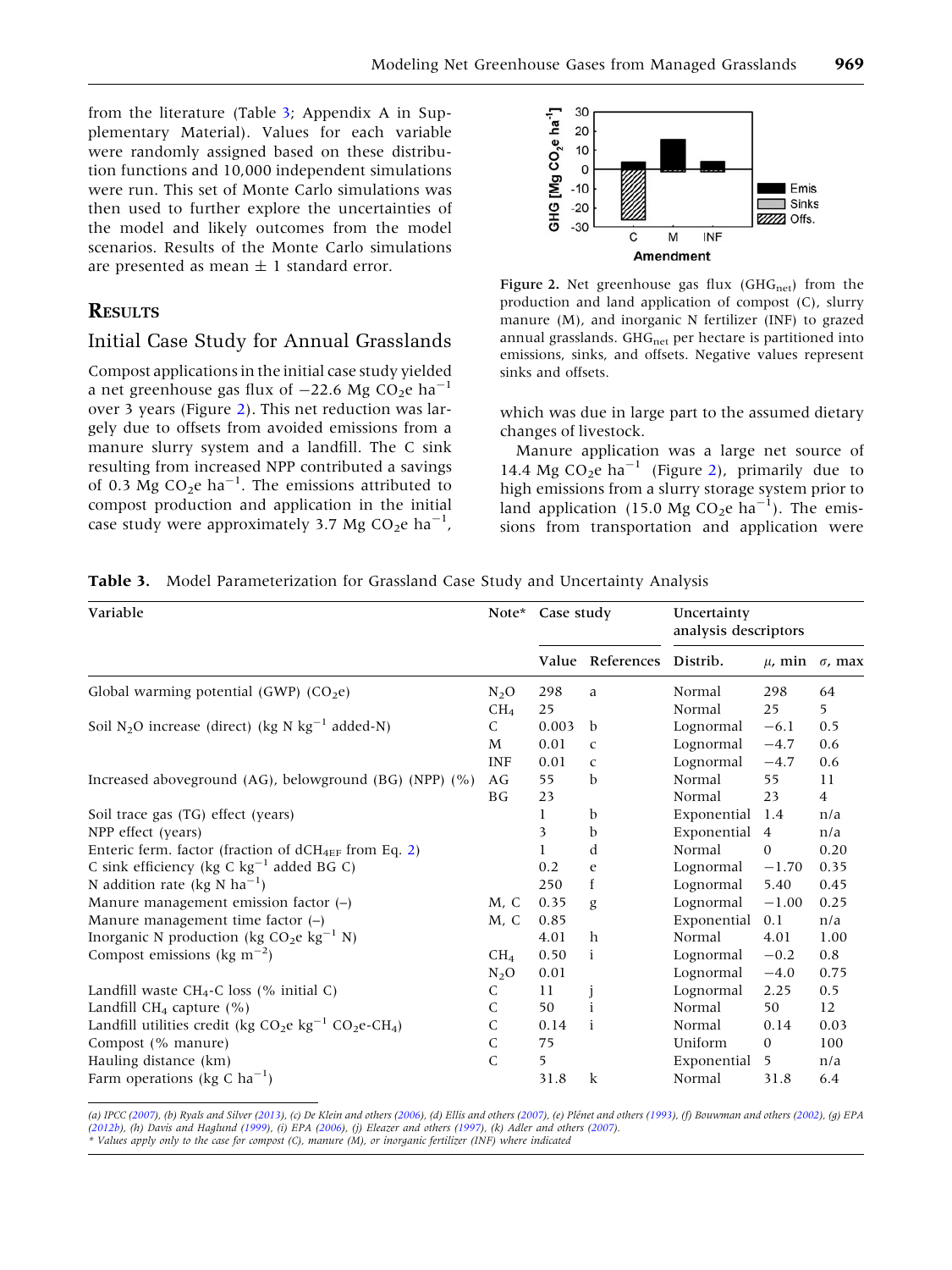0.6 Mg  $CO_2e$  ha<sup>-1</sup>, which were lower than those from compost because we assumed that manure was available on site and that plant waste required longer transport distances. We assumed that all amendments impacted NPP equally, thus the C sink was the same as for compost  $(0.3 \text{ Mg } CO_2 \text{e } \text{ha}^{-1})$ . Offsets for manure application in this scenario  $(1.0 \text{ Mg } CO_2 \text{e } \text{ha}^{-1})$  came from reduced demand for commercial feed.

Application of inorganic N fertilizer also resulted in greenhouse gases emissions (Figure [2](#page-7-0), 4.0 Mg  $CO<sub>2</sub>e$  ha<sup>-1</sup>). However, net emissions from the inorganic fertilizer were smaller than from the manure slurry. Like the other amendments, the inorganic fertilizer enhanced NPP resulting in both a C sink (0.3 Mg  $CO<sub>2</sub>e$  ha<sup>-1</sup>) and offsets from reduced commercial feed production (1.0 Mg CO<sub>2</sub>e ha<sup>-1</sup>).

## Case Studies with Alternative Ecosystem or Management Conditions

Variables were modified to represent alternative scenarios, with notable impacts on the estimated net greenhouse gas flux from soil amendment applications (Figure 3). For example, increasing the N application rate of compost relative to the other amendments (5 $\times$  manure and 10 $\times$  fertilizer rates) enabled a larger offset from waste diversion, leading to a net greenhouse gas flux of 110 Mg  $CO_2e$  ha<sup>-1</sup> for compost over 3 years. Assuming that the NPP effect was sustained for 20 years increased the C sink from all amendments to 1.9 Mg  $CO<sub>2</sub>e$  ha<sup>-1</sup> over

20 years; this C accumulated over time through a fraction of the enhanced belowground biomass. The resulting net impact over 20 years was 24 Mg  $CO<sub>2</sub>e$  ha<sup>-1</sup>. If no increase in enteric fermentation occurred, then the net result was an even larger overall offset from compost (30.9 Mg  $CO<sub>2</sub>e$  $ha^{-1}$  over 20 years). Changing the manure management system from a slurry to a low-emission stockpile ( $EF = 0.05$ ) decreased the net offset from compost to 6.0 Mg  $CO<sub>2</sub>e$  ha<sup>-1</sup> over 3 years, whereas net emissions from manure applications decreased correspondingly. However, the manure amendment remained a larger source than the inorganic fertilizer (by 0.7 Mg CO<sub>2</sub>e ha<sup>-1</sup>). Using the 20- versus 100-year GWP values for greenhouse gases roughly tripled the expected offset impact from compost (to  $68.4 \text{ Mg } CO_2$ e ha<sup>-1</sup>) and emissions impact from slurry storage and application (to 40.3 Mg CO<sub>2</sub>e ha<sup>-1</sup>) over 3 years.

The results were sensitive to several of the model variables (Figure [4](#page-9-0)). Deviations from the initial case study values of 50% resulted in a change to the net greenhouse gas flux usually under 15 Mg CO<sub>2</sub>e ha<sup>-1</sup>. One of the largest observed impacts in the sensitivity tests occurred when the compost-N concentration was reduced by 50%, which corresponded to a need for more compost, a doubling of diverted waste, and an increase to offsets of over 20 Mg  $CO<sub>2</sub>e$  ha<sup>-1</sup>. The model was also quite sensitive to the manure management EF, compost composition, and N addition rate, all of which led to a change of over 5 Mg  $CO<sub>2</sub>e$  ha<sup>-1</sup>



Figure 3. Net greenhouse gas flux  $(GHG_{net})$  associated with soil amendments [compost (C), manure (M), and inorganic N fertilizer (INF)] applied to grazed grasslands under several alternative scenarios (Table [2](#page-6-0)) as compared to the initial case study.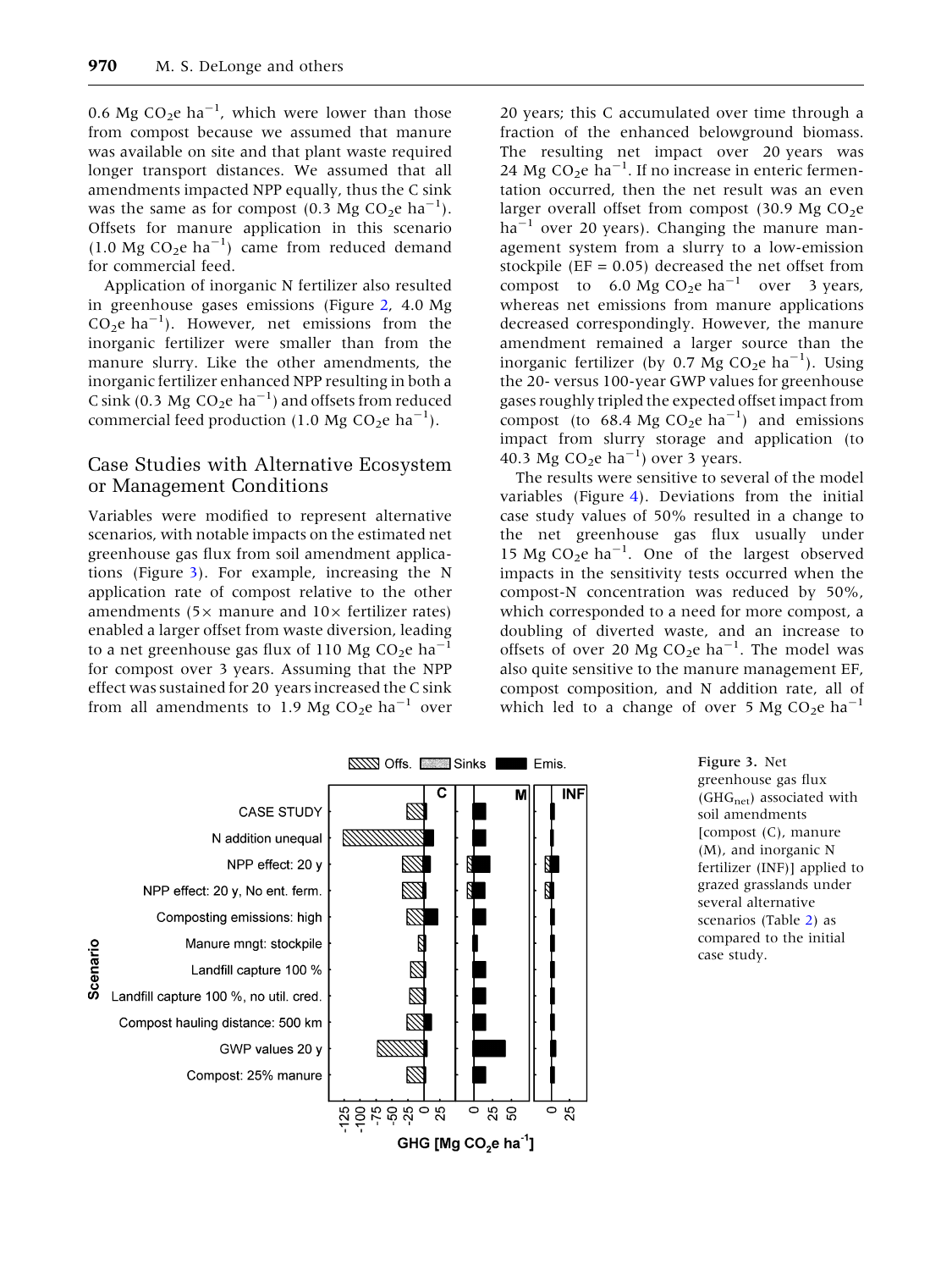<span id="page-9-0"></span>

Figure 4. Change in net greenhouse gas flux  $(\Delta GHG_{net})$  associated with soil amendment applications [compost (C), manure (M), and inorganic N fertilizer (INF)] following **A** a 50% increase to management variables or **B** a 200% increase to ecosystem variables (as compared to initial case study values). Additional results from the sensitivity analyses are shown in Appendix B (Supplementary Material).

following a 50% change. Results were less sensitive ( $<$ 5 Mg CO<sub>2</sub>e ha<sup>-1</sup> response to a 50% change) to landfill emissions and CH<sub>4</sub> capture rate. Results were not strongly dependent on hauling distances. Changes to most ecosystem variables (soil trace gas effluxes, NPP, C sink efficiency) had a small effect over the sensitivity test ranges.

When two ecosystem or management variables covaried, a broader range of potential impacts was observed (Figure 5). In cases where the manure content of compost was high  $(>50\%)$ , results were particularly sensitive to the manure management EF (Figure 5A). When the full ranges of compost composition and manure management facilities were considered, compost amendment results reached a maximum net offset of 78.5 Mg  $CO<sub>2</sub>e$ ha<sup>-1</sup>. Compost materials largely derived from plant materials and high rates of landfill  $CH<sub>4</sub>$  capture significantly decreased the greenhouse gas savings from composting (Figure 5B). As long as manure composed at least 25% of the compost, compost application led to net greenhouse gas emissions reduction at all landfill capture efficiency rates (up to 100%). At 100% plant waste, capture efficiency rates below 80% were required to lead to a net greenhouse gas offset from compost application. On the other hand, at 100% plant waste but with no (0%) landfill capture rate, composting led to net savings of 30  $\text{Mg CO}_2$ e ha<sup>-1</sup>. A capture rate of 100% with a utilities credit resulted in net emissions from compost relative to landfill (by 12 Mg CO<sub>2</sub>e ha<sup>-1</sup>); removing the utilities credit reduced the relative advantage of landfilling to 7 Mg CO<sub>2</sub>e ha<sup>-1</sup>.

Changes to two ecosystem variables had a smaller impact. In the initial case study, we assumed



Figure 5. Range of possible net greenhouse gas flux (GHG<sub>net</sub>) resulting from the production and land application of compost amendments with different compositions and management conditions: A manure management emission factor (EF) and manure content, **B** landfill  $CH<sub>4</sub>$ capture rate and plant waste content.

that NPP increased by 0.11 kg C  $\text{m}^{-2} \text{ y}^{-1}$  for 3 years. After increasing the magnitude and duration of the NPP effect, the net offset from composting reached over 100 Mg CO<sub>2</sub>e ha<sup>-1</sup>. We also initially assumed that 20% of the added belowground biomass C was stored in long-term soil C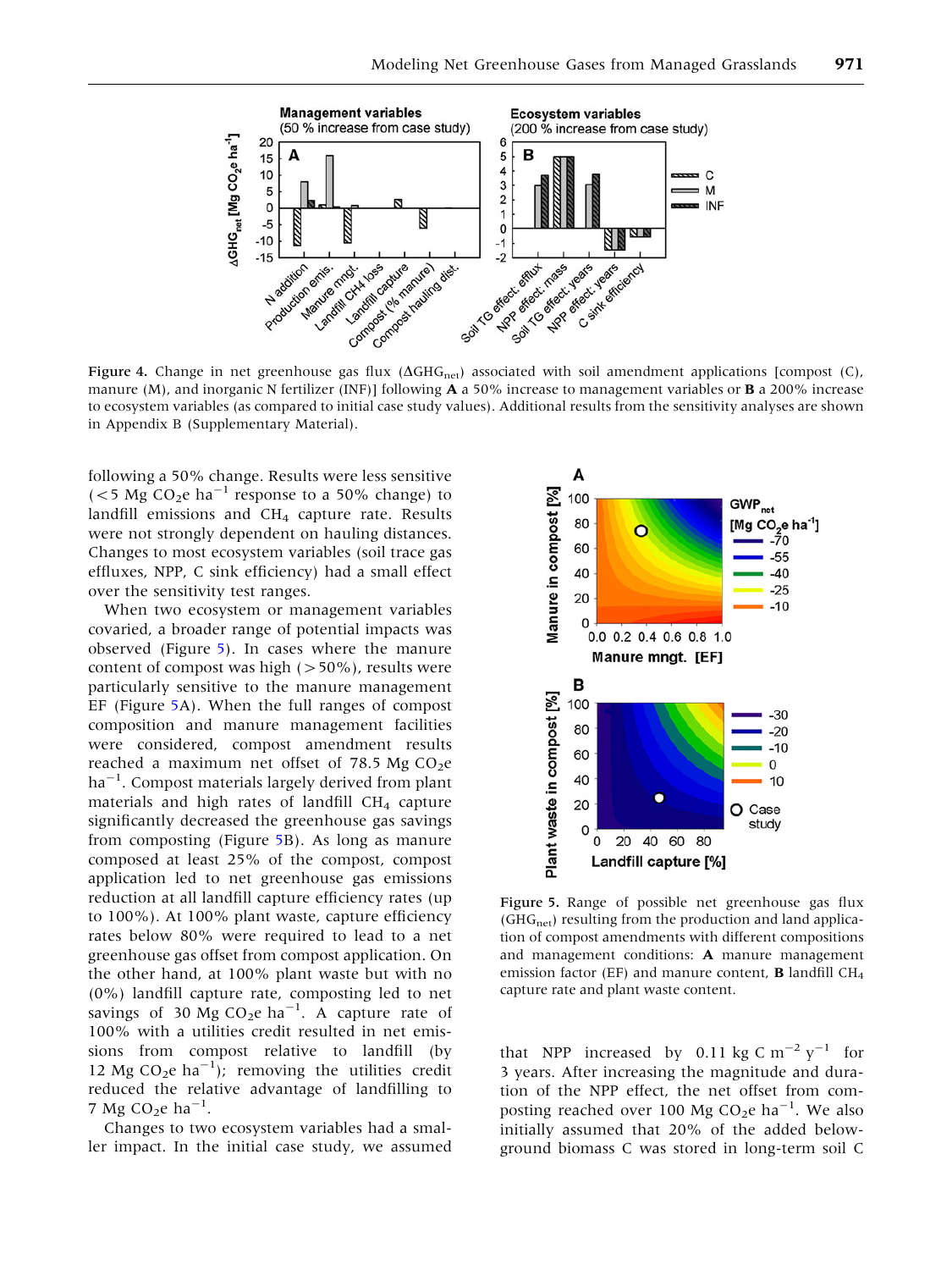pools. In the case that 0% of added C was stored in these stable pools, the C sink attributed to NPP was lost. However, if 40% or more of this C is stored, then the cumulative effect could become significant, leading to additional savings of up to 10 Mg CO<sub>2</sub>e ha<sup>-1</sup> over 20 years.

# Uncertainty Analysis

We performed a Monte Carlo analysis including 10,000 independent simulations based on the distributions of the variables with the greatest uncertainty (Table [3](#page-7-0)). This analysis suggested that application of compost to grazed grasslands is highly likely to lead to net greenhouse gas offsets, even when considering a much broader range of possible conditions (Figure 6). The average predicted net offset from compost was  $4.3 \pm 0.8$  Mg CO<sub>2</sub>e ha<sup>-1</sup>. The findings for the manure and inorganic fertilizer treatments also generally agreed with the base case scenario. Manure and inorganic fertilizer applications were most likely to lead to net greenhouse gas emissions (17.2  $\pm$  0.7 and 3.1  $\pm$  1.4 Mg CO<sub>2</sub>e ha<sup>-1</sup>). Although the uncertainty analysis agreed with the key findings from the initial case study, it also revealed that compost applications in some scenarios

![](_page_10_Figure_4.jpeg)

Figure 6. A Monte Carlo simulations  $(n = 10,000)$ showing the impact of uncertain and widely ranging variables on projected net greenhouse gas fluxes resulting from the application of compost  $(C)$ , manure  $(M)$ , or inorganic fertilizer (INF) to grasslands. B Mean and standard error of net greenhouse gas fluxes from 10,000 independent simulations of three soil amendment treatments.

could lead to net emissions or that manure and inorganic fertilizer applications could potentially provide net offsets. For example, compost applications led to net emissions in cases where associated emissions were high (that is, due to poor management) but offsets were low (that is, materials were obtained from low-emission sources, ecosystem benefits were lower than expected). Alternatively, manure applications led to net offsets, but only if manure was handled in low-emission systems prior to land application and if measures were taken to minimize N losses after application. Although the model suggested that inorganic fertilizers could also potentially lead to net offsets, this was less likely due to the more ephemeral nature of these N inputs. Rapid N utilization and high loss rates led to a shorter period of beneficial ecosystem impacts that did not outweigh fertilizer production emissions over the long term.

## Upscaling

We scaled up results to determine potential regional impacts of soil amendment-based management strategies (Table [4](#page-11-0); Figure [7](#page-11-0)). Over a county-level region (65,000 ha), compost applications as described in the initial case study led to a reduction in the net greenhouse gas flux of 1.5 MMg  $CO<sub>2</sub>e$  over 3 years. This is nearly equivalent to an offset of 10% of the annual emissions from the California commercial sector, which is the economic sector that includes categories such as food services, health care, education, and retail (CARB [2011\)](#page-14-0). Extended to 5% of California rangelands (1,275,000 ha), this strategy would offset nearly 1 year of emissions from the California agriculture and forestry sectors (over 28 MMg  $CO<sub>2</sub>e$ , CARB [2011\)](#page-14-0); although this estimate is based on 3 years of enhanced NPP, the majority of the benefit was obtained in the first year.

The availability of organic materials suitable for land application was assessed regionally and statewide (Table [4;](#page-11-0) Figure [7\)](#page-11-0). Composted plant waste (including food) diverted from California landfills could be used to treat over 150,000 ha annually. Based on estimates of manure production, over 400,000 ha could also be treated annually with composted manure.

# **DISCUSSION**

# Effects of Soil Amendments on Grassland C and Greenhouse Gases

The initial case study revealed that applying composted wastes to rangelands could significantly reduce greenhouse gas emissions attributed to the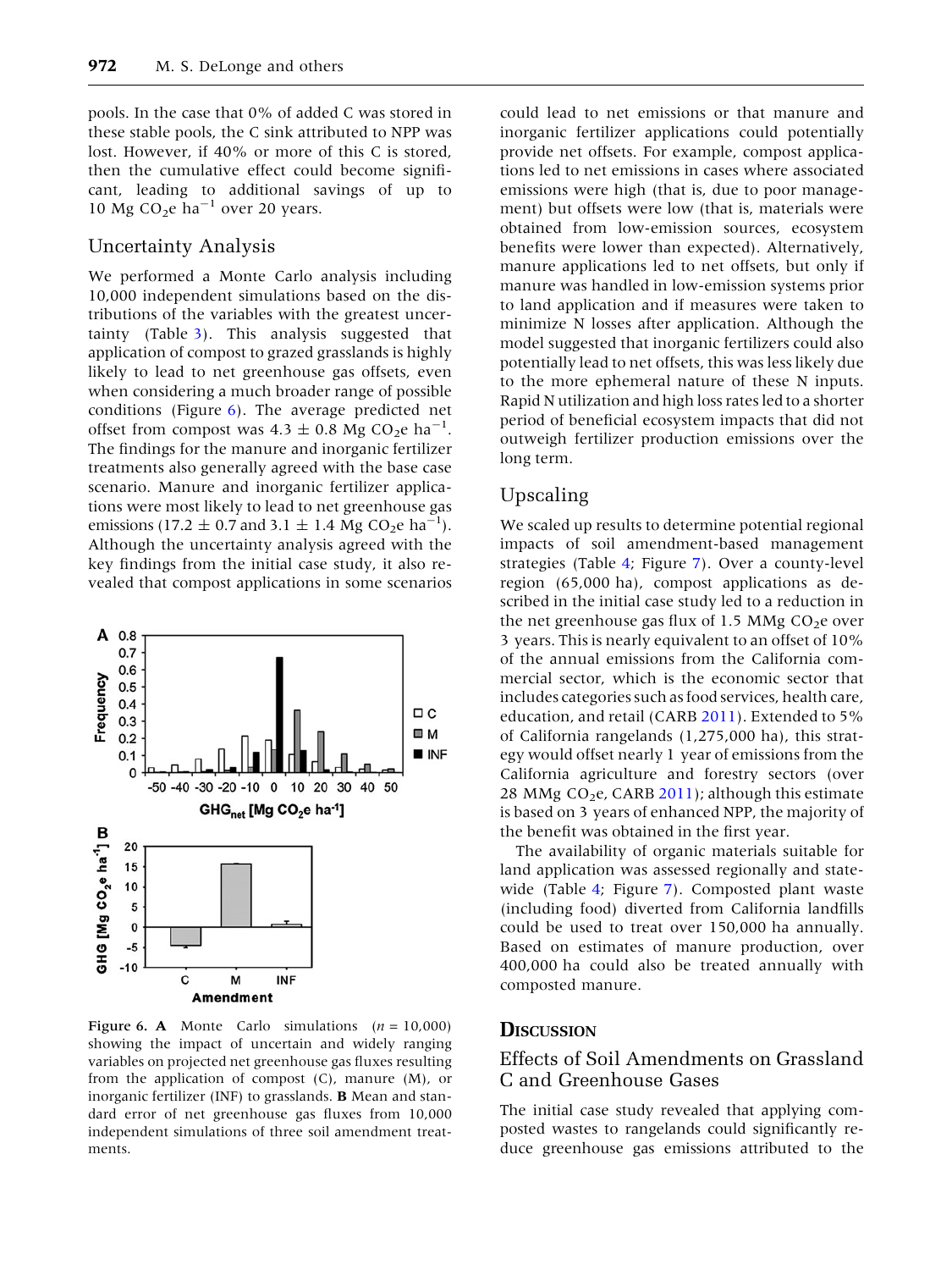<span id="page-11-0"></span>agricultural sector. At the field-scale, the net greenhouse gas offsets from compost per hectare of treated land were approximately equal to the greenhouse gas emissions of four trips of a diesel truck from San Francisco to Washington, DC (Graham and others  $2008$ ) or the annual CH<sub>4</sub> emissions from eight grassfed cows (Laubach and Kelliher [2004\)](#page-15-0). In contrast, the application of manure from slurry ponds, a common practice (EPA [2011;](#page-15-0) Meyer and others [2011\)](#page-16-0), led to large greenhouse gas emissions.

The largest potential for greenhouse gas savings from compost amendments was due to diverting waste materials (both plant and manure wastes) from traditional high-emission waste management practices. The manure management factor used in the case study represented a slurry system where manure is liquefied. C-rich manure slurries facilitate the development of anaerobic conditions that stimulate  $CH_4$  production. The high C cost of  $CH_4$ emissions from the slurry system generally outweighed C gained via NPP and soil sequestration. It should be noted that other waste management strategies for manure such as anaerobic digestion with gas capture could help to reduce  $CH_4$  emissions relative to common liquid management systems. Similar to manure slurry systems, landfills typically experience anaerobic conditions that promote methanogenesis; rates depend on the physical and chemical properties of the waste and landfill environment, which is likely to vary over time and space. At landfills equipped with technologies to capture  $CH<sub>4</sub>$  emissions, the benefits of organic waste diversion would be smaller relative to the default practice.

Diverting manure, yard and food wastes to composting systems can lead to significant greenhouse gas offsets. Unlike manure slurry systems and landfills, composting is specifically managed to promote aerobic decomposition by maintaining moisture content below saturation, providing

![](_page_11_Figure_4.jpeg)

Figure 7. A Potential impacts of soil amendments on net greenhouse gas fluxes when applied over an area equal to 5% of California grasslands. Emissions from the California Agriculture and Forestry and Commercial Sectors (CARB [2011](#page-14-0)) are shown for comparison. B Area of land statewide that could potentially be treated annually using cattle manure (M), composted manure (C-M), or composted plant waste (C-PW) assuming application rates used in the initial case study (Table [3](#page-7-0)) and material availability (Table 4).

|           | Grassland (Mha)                 | Cattle manure <sup>a</sup> (MMg $y^{-1}$ )<br>Cattle (mill. head) |               | Compostable waste at collection<br>facilities <sup>b,c</sup> (MMg $y^{-1}$ ) |                                 |                                          |
|-----------|---------------------------------|-------------------------------------------------------------------|---------------|------------------------------------------------------------------------------|---------------------------------|------------------------------------------|
|           |                                 |                                                                   | Yard waste    | Food                                                                         | Paper                           |                                          |
| Marin     | $0.065^{\rm d}$<br>$24.0^\circ$ | 0.032 <sup>g</sup><br>$5.2^8$                                     | 0.067<br>10.8 | 0.025 <sup>1</sup><br>$2.8^{J}$                                              | 0.054 <sup>1</sup><br>$6.2^{j}$ | $0.077$ <sup>1</sup><br>6.9 <sup>j</sup> |
| CA<br>US. | $238.0^{1}$                     | 90.8 <sup>h</sup>                                                 | 189.0         | $33.4^{k}$                                                                   | $34.8^{k}$                      | $71.3^{k}$                               |

Table 4. Resource Availability for Soil Amendment Production and Application

<sup>a</sup> Assuming a rate of 2.08 Mg dry manure cow<sup>-1</sup>  $y^{-1}$  (USDA NRCS 2008).

California and the US currently process greater than 9.3 MMg (<http://www.calrecycle.ca.gov/climate/Organics/default.htm>) and greater than 20 MMg (EPA [2011\)](#page-15-0), waste, respectively, into compost annually.

<sup>&</sup>lt;sup>c</sup> Biosolids are also composted and could be included to increase compost production (Brown and Leonard [2004](#page-14-0)); approximately 6.5 MMg of dry biosolids are produced<br>annually in the US (Lu and others 2012).

<sup>&</sup>lt;sup>d</sup> Silver and others (2010).<br>
<sup>e</sup> Brown and others (2004).<br>
<sup>f</sup> Includes grassland pasture and range (Lubowski and others 2006); Avg US farm is 170 ha (USDA NASS [2012](#page-16-0)c).<br>
<sup>g</sup> USDA NASS [\(2012a](#page-16-0)) (Milk cows: Marin—10,000, C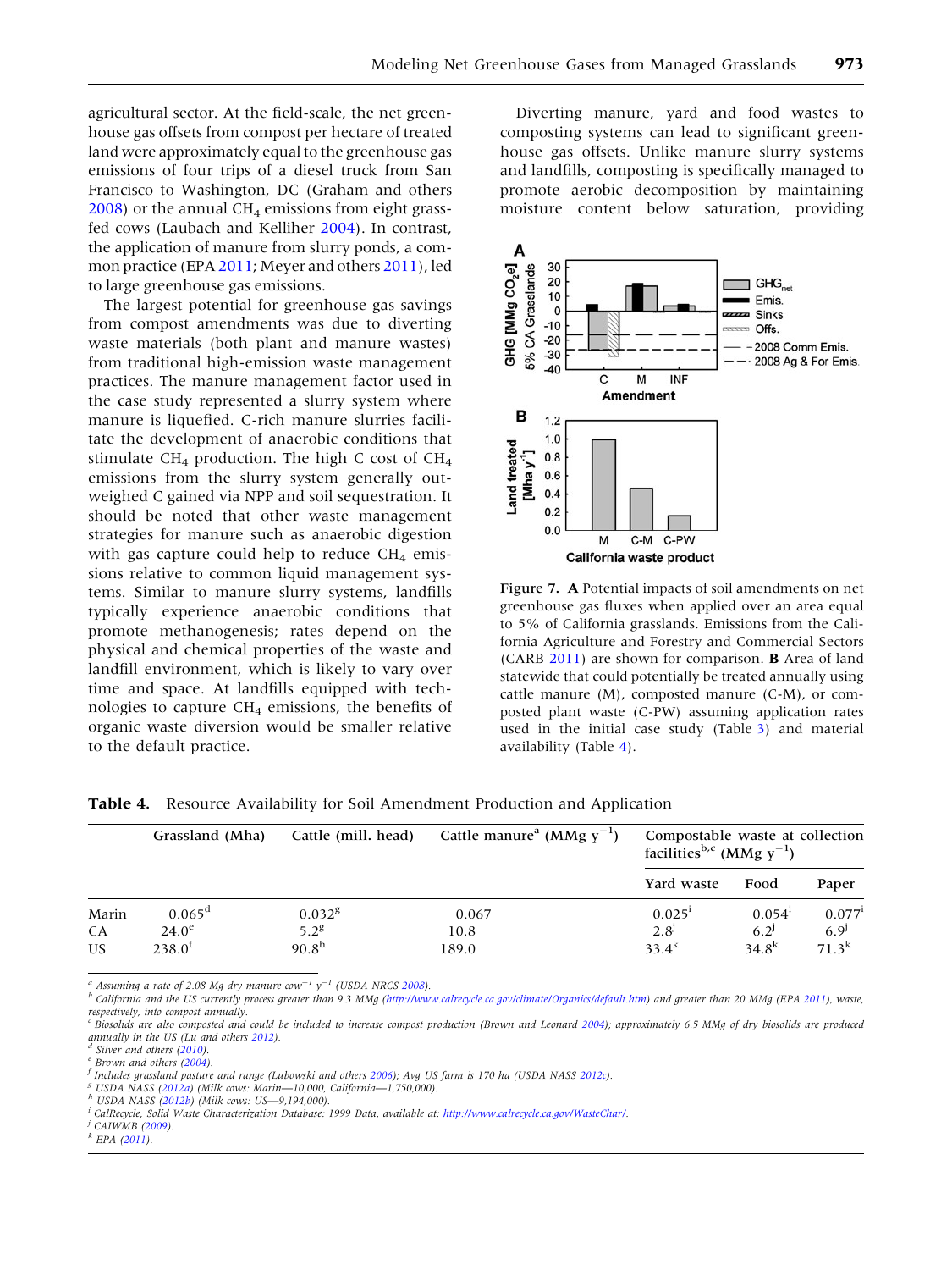aeration, stimulating high temperatures, and decreasing labile C through high C:N ratios. In theory, these conditions lead to low  $CH_4$  and  $N_2O$ emissions, and, although results vary (Anderson and others [2010;](#page-14-0) Larney and Hao [2007;](#page-15-0) Hao and others [2004](#page-15-0)), emissions are generally lower than other waste management approaches. When we assumed significantly higher composting emissions, compost amendments still resulted in an overall greenhouse gas offset, although the magnitude was considerably lower. In the model, additional C benefits came from enhanced C sequestration through biomass, particularly when impacts on NPP lasted multiple years. A smaller offset came from a reduced need for purchased feed and the associated reduction in fertilizer, herbicide, and pesticide use. Although this was only a minor greenhouse gas savings, it can be crucial from an economic perspective, adding to the feasibility of these management approaches.

The predicted greenhouse gas impacts from compost, manure, and inorganic N fertilizers were influenced by emissions throughout the amendment life cycles. The manure management system was the primary cause for the high emissions from the manure amendment, whereas the landfill  $CH<sub>4</sub>$ emissions and capture rates affected the outcome for compost amendments. These findings emphasize the importance of a thorough understanding of current practices (for manure management) and community resources (for landfill capabilities) when assessing the potential benefits of soil amendments. The greatest benefits from compost application are likely to be achieved in regions where either ([1](#page-2-0)) high-emission manure management systems (slurry systems, lagoons) are widespread, or [\(2\)](#page-4-0) large amounts of organic wastes are produced (for example, near urban and agricultural environments). Based on our parameterization of landfills and manure management, increasing the ratio of manure to plant waste in the compost increased the predicted greenhouse gas offset. This balance would shift depending upon local availability of materials, land, and infrastructure. The model can be used to explore the impact of these management practices on net greenhouse gas fluxes in regions with different resource availabilities.

# Soil Amendment Impacts in Alternative Scenarios

Alternative scenarios were used to evaluate the outcomes from soil amendment applications under a wide range of environmental and management conditions. Results were most sensitive to the N

application rate and amendment-N concentration. Together these variables determined the mass of materials used and, therefore, the magnitude of the offsets (compost) or emissions (manure, inorganic fertilizer). Although the initial case study assumed equal N additions, these amendments would likely be applied at different rates; composts, with slower rates of N mineralization, may be applied more heavily  $(>1,000 \text{ kg ha}^{-1})$  than inorganic fertilizers, which are often used more sparingly  $(<$  250 kg ha<sup>-1</sup>, Bouwman and others [2002](#page-14-0)). Changing these rates accordingly enables greater waste diversion for compost, increasing the associated greenhouse gas offset, even when accounting for processing and transportation. It is likely that there would be different impacts on NPP if N application rates were unequal among the amendments, leading to additional relative benefits for the compost, particularly if the NPP effect is sustained over a decade or more. For example, the initial case study assumed that equal N additions led to equal benefits (magnitude and duration of enhanced NPP) from all amendments. However, compost differs from manure and inorganic fertilizer in that it is partially decomposed and has a high proportion of complexed or recalcitrant materials (Eghball [2000\)](#page-15-0). These materials break down more slowly than fresh residues, acting as a slow release fertilizer (Eghball [2000](#page-15-0); Sikora and Szmidt [2001](#page-16-0)). This mechanism is likely to sustain NPP for longer time periods than, for instance, a short pulse of inorganic fertilizer (Sullivan and others [1998](#page-16-0)).

Manure amendments were associated with larger greenhouse gas emissions than inorganic fertilizers, despite the additional energy cost required for synthetic fertilizer production. Although the energy costs of producing inorganic fertilizer were not negligible, emissions from production were lower than other emissions attributed to fertilizer use, such as soil  $N_2O$  emissions (Adler and others [2007](#page-14-0)). Additionally, a smaller mass of inorganic fertilizer was required to achieve the same N application rates.

The inorganic fertilizer did not use any waste materials, unlike compost and manure. For manure, we estimated emissions from storage prior to application and included these estimates in the total greenhouse gas emissions. In contrast, for the compost, we considered a diversion of manure to be an offset as compared to the uncomposted manure application (considered the current default practice). For inorganic N, we considered the case where manure was a limited resource and unavailable. These boundaries were designed to weigh the production costs of inorganic fertilizer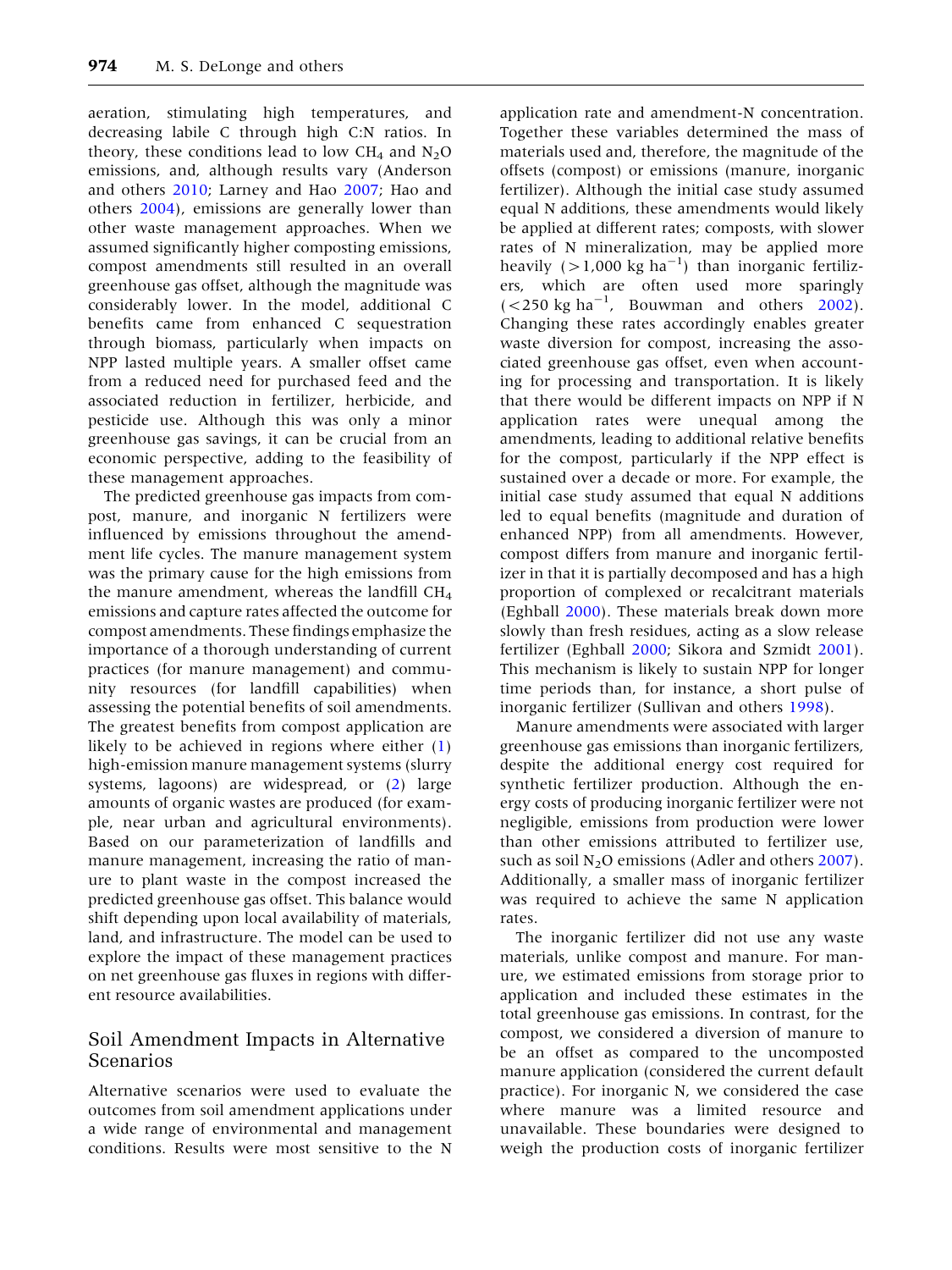against the potential ecosystem benefits. If inorganic N fertilizer was used in a location where manure was available, emissions from manure storage and management would also need to be considered; in this scenario, net emissions from inorganic fertilizer would likely exceed the emissions from manure application.

The impacts of soil amendments on several ecosystem properties were also areas of uncertainty in the model. Nitrogen losses from ecosystems, either directly as  $N_2O$  or indirectly through leachate and volatilization, depend on the quantity, chemical quality, and application method of amendments, as well as ecosystem conditions (for example, soil moisture, drainage, temperature, pH; Lesschen and others [2011](#page-16-0); Stehfest and Bouwman [2006\)](#page-16-0). We applied widely used EFs for manure and inorganic N fertilizers, but these values should ideally be determined specifically for each site (De Klein and others [2006;](#page-14-0) Kendall and Chang [2009](#page-15-0)). Minimizing  $N_2O$ losses for quick-release fertilizers and manure can require multiple, rather than one-time applications, increasing emissions associated with transportation. Therefore, the case studies may have underestimated net greenhouse gas fluxes associated with manure and inorganic fertilizer applications. On the other hand, enhanced efficiency inorganic fertilizers (that is, with nitrification inhibitors and polymercoated fertilizers) have the potential to decrease greenhouse gas emissions relative to conventional inorganic fertilizers (Akiyama and others [2010\)](#page-14-0). In addition to impacts on soil  $N_2O$  emissions, recent research suggests that compost additions could lower soil CH<sub>4</sub> emissions (Chen and others  $2011$ ) or minimize  $CH_4$  uptake inhibition (Mosier and others [1991\)](#page-16-0). If compost can provide ecosystem benefits without decreasing  $CH_4$  oxidation, this could improve the strength of the compost greenhouse gas emissions offset relative to other amendments.

# Considerations for Widespread Adoption

The greenhouse gas benefits of soil amendments can be significant when materials are diverted from waste streams and applied to the land. We focused on specific regions in California, although our model can be applied on larger national or even global scales. The large-scale applicability of these ideas is due to the ubiquity of grasslands, grazing, and waste management concerns.

The relatively small impact of transportation on the amendment net greenhouse gas flux indicates that these practices could be adopted over larger regions. Low relative C costs of transportation have been found in other analyses (Weber and

Matthews [2008](#page-17-0)). Local projects would be the most logical and least expensive; however, our results suggest that small additional C costs to move waste materials to suitable land would not strongly impact the offset potential from composting.

These results are dependent on the GWP values, which represent the long-term atmospheric impacts of key greenhouse gases. The difference between the results for manure and compost using 20-year rather than 100-year GWP values was striking. When focusing on a shorter timescale, the impact of offsets from diverting waste for compost more than doubled (to nearly 100 Mg  $CO_2e$  ha<sup>-1</sup>). The 100-year values for GWP are the most commonly used. These values are somewhat arbitrary from an ecosystem perspective and our analyses illustrate the significant effect that these assumptions could have on management and policy decisions.

Overall, this study has demonstrated that producing compost and applying it to rangelands has the potential to significantly offset GHG emissions. As the largest offsets were obtained from the diversion of materials from high-emission waste streams, this study also generally highlights the opportunity to mitigate greenhouse gas emissions by improving waste management. In the case of compost, using existing waste materials and land area could lead to significant offsets annually, with numerous co-benefits also achieved. Climate mitigation benefits from this practice are likely to be greatest when it is applied near rural or urban centers where high-emission manure management systems are common or where large amounts of organic materials could be diverted from landfills. Increased forage production and soil quality, though not the primary drivers of the mitigation potential, provide important co-benefits and incentives to land managers. The model can be applied broadly to identify the potential for grassland management to mitigate climate change in regions with different resources and ecosystem characteristics.

## ACKNOWLEDGMENTS

This research was possible thanks to funding from the Marin Community Foundation, Rathmann Family Foundation, Lia Fund, Conservation Innovation Grant from the USDA to Environmental Defense Fund, and the Kearney Foundation for Soil Science. We are grateful to John Wick, Jeffrey Creque, and Peggy Rathmann for their contributions to both the fieldwork and many discussions that were useful in developing the concepts used in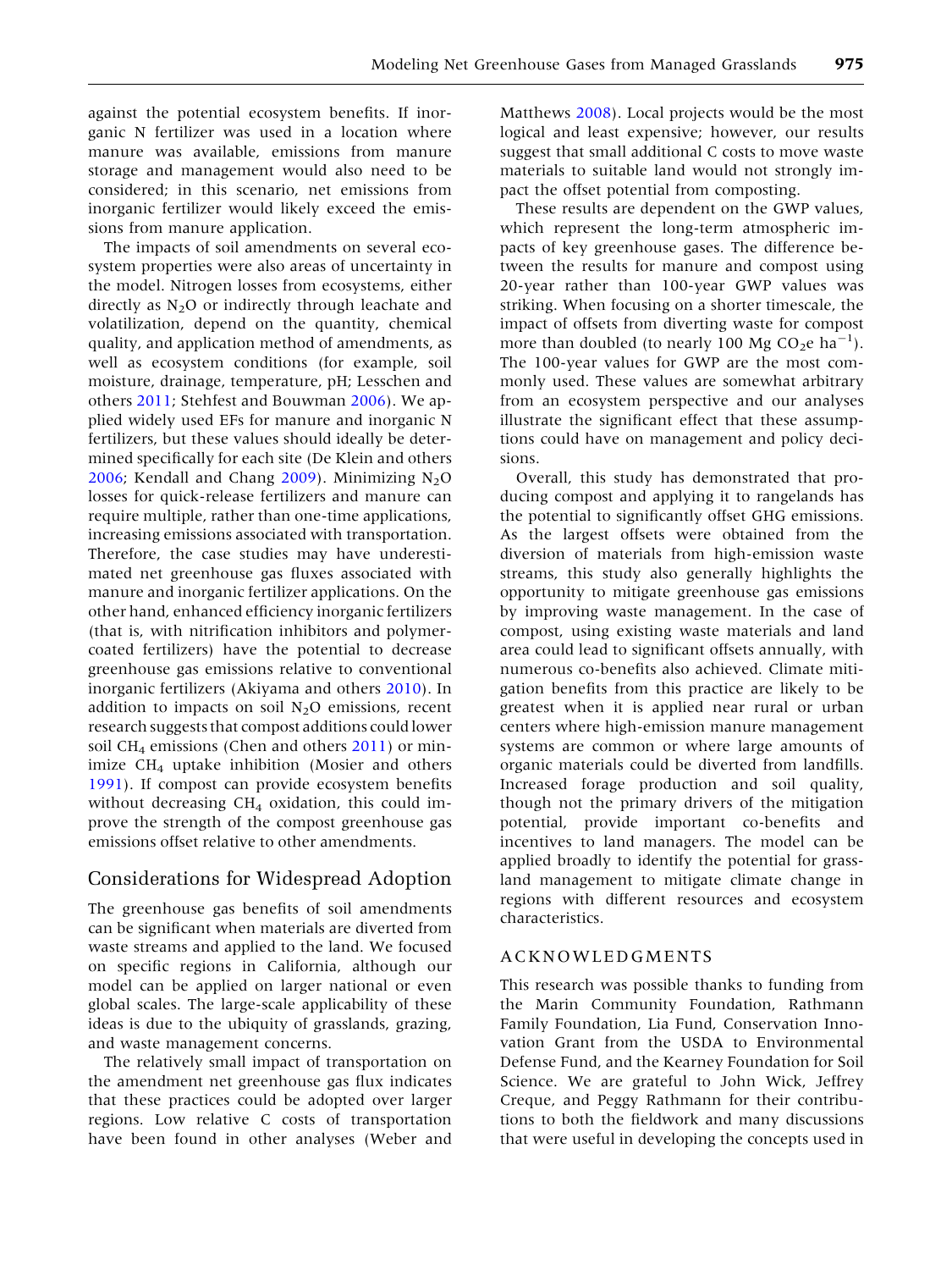<span id="page-14-0"></span>this study. We also thank the Marin Agricultural Land Trust, and N. Scolari, B. Berner, P. Hickey, D. Lewis, S. Larson, S. Carlsen, T. Estrada, C. Epifano, and Marin Organic for their partnership in the Marin Carbon Project. J. Neff and two anonymous reviewers provided insightful feedback that improved the manuscript.

## OPEN ACCESS

This article is distributed under the terms of the Creative Commons Attribution License which permits any use, distribution, and reproduction in any medium, provided the original author(s) and the source are credited.

#### REFERENCES

- Adler PR, Del Grosso SJ, Parton WJ. 2007. Life cycle assessment of net greenhouse gas flux for bioenergy cropping systems. Ecol Appl 17(3):675–91.
- Akiyama H, Yan X, Yagi K. 2010. Evaluation of effectiveness of enhanced-efficiency fertilizers as mitigation options for  $N_2O$ and NO emissions from agricultural soils: meta-analysis. Glob Change Biol 16(6):1837–46.
- Allard V, Soussana J-F, Falcimagne R, Berbigier P, Bonneford JM, Ceschia E, D'hour P, Henault C, Lavelle P, Martin C, Pinares-Patino C. 2007. The role of grazing management for the net biome productivity and greenhouse gas budget  $(CO<sub>2</sub>)$ , N2O, and CH4) of semi-natural grassland. Agric Ecosyst Environ 121:47–58.
- Anderson JK, Boldrin A, Christensen TH, Scheutz C. 2010. Mass balances and life-cycle inventory for a garden waste windrow composting plant (Aarhus, Denmark). Waste Manag Resour 28:1010.
- Asner GP, Elmore AJ, Olander LP, Martin RE, Harris AT. 2004. Grazing systems, ecosystem responses, and global change. Annu Rev Environ Resour 29:261–99.
- Bai ZG, Dent DL, Olsson L, Schaepman ME. 2008. Global assessment of land degradation and improvement. 1. Identification by remote sensing. Report 2008/01. Wageningen: ISRIC—World Soil Information.
- Beer T, Grant T, Williams D, Watsond H. 2002. Fuel-cycle greenhouse gas emissions from alternative fuels in Australian heavy vehicles. Atmos Environ 36:753–63.
- Benbrook C, Carman C, Clark EA, Daley C, Fulwider W, Hansen M, Leifert C, Martens K, Paine L, Petkewitz L, Jodarski G, Thicke F, Velez J, Wegner G. 2010. A dairy farms footprint: evaluating the impacts of conventional and organic farming systems. Boulder (CO): The Organic Center.
- Boadi DA, Wittenberg KM, Scott SL, Burton D, Buckley K, Small JA, Ominski KH. 2004. Effect of low and high forage diet on enteric and manure pack greenhouse gas emissions from a feedlot. Can J Animal Sci 84:445–53.
- Bodelier PLE, Laanbroek HJ. 2004. Nitrogen as a regulator factor of methane oxidation in soils and sediments. FEMS Microbiol Ecol 47:265–77.
- Bouwman AF, Boumans LJM, Batjes NH. 2002. Emissions of  $N<sub>2</sub>O$  and NO from fertilized fields: summary of available measurement data. Glob Biogeochem Cycles 16(4):1058.
- Bridges EM, Oldeman LR. 1999. Global assessment of humaninduced soil degradation. Arid Soil Res Rehabil 13:319–25.
- Brown S, Dushku A, Pearson T, Shoch D, Winsten J, Sweet S, Kadyszewski J. 2004. Carbon supply from changes in management of forest, range, and agricultural lands of California. Arlington (VA): Winrock International, for the California Energy Commission, PIER Energy-Related Environmental Research, 500-04-068F.
- Brown S, Krueger C, Subler S. 2008. Greenhouse gas balance for composting operations. J Environ Qual 37:1396–410.
- Brown S, Kurtz K, Bary A, Cogger C. 2011. Long-term effects of organic amendments on soil carbon storage and physical properties. Environ Sci Technol . doi:[10.1021/es2010418](http://dx.doi.org/10.1021/es2010418).
- Brown S, Leonard P. 2004. Building carbon credits with biosolids recycling. BioCycle 45(9):25–9.
- CA Integrated Waste Management Board (CAIWMB). 2009. Contractor's report to the board: California 2008 statewide waste characterization study. Sacramento (CA): CAIWMB. [www.calrecycle.ca.gov/publications/general/2009023.pdf](http://www.calrecycle.ca.gov/publications/general/2009023.pdf). Accessed July 2012.
- Cabrera VE, Stavast LJ, Baker TT, Wood MK, Cram DS, Flynn RP, Ulery AL. 2009. Soil and runoff response to dairy manure application on New Mexico rangeland. Agric Ecosyst Environ 131:255–62.
- California Air Resources Board (CARB). 2011. California greenhouse gas inventory for 2000–2009—by sector and activity. Sacramento (CA): CARB. [http://www.arb.ca.gov/cc/](http://www.arb.ca.gov/cc/inventory/data/data.htm) [inventory/data/data.htm](http://www.arb.ca.gov/cc/inventory/data/data.htm). Accessed July 2012.
- California Department of Transportation (CDOT). 2012. Truck restriction procedures. Sacramento (CA): CDOT. [www.dot.ca.](http://www.dot.ca.gov/hq/traffops/trucks/routes/restrict-process.htm) [gov/hq/traffops/trucks/routes/restrict-process.htm](http://www.dot.ca.gov/hq/traffops/trucks/routes/restrict-process.htm). Accessed July 2012.
- Cavigelli MA, Djurickovic M, Rasmann C, Spargo JT, Mirsky SB, Maul JE. 2009. Global warming potential of organic and conventional grain cropping systems in the Mid-Atlantic Region of the US. In: Proceedings of the Farming System Design Conference. p 51–2.
- Chen R, Lin X, Wang Y, Hu J. 2011. Mitigating methane emissions from irrigated paddy fields by application of aerobically composted livestock manures in eastern China. Soil Use Manag 27:103–9.
- Conant RT. 2011. Sequestration through forestry and agriculture. WIREs Clim Change 2:238–54.
- Conant RT, Paustian K, Elion ET. 2001. Grassland management and conversion into grassland: effects on soil carbon. Ecol Appl 11(2):343–55.
- Dalai RC, Gibson IR, Menzies NW. 2009a. Nitrous oxide emission from feedlot manure and green waste compost applied to vertisols. Biol Fertil Soils 45:809–19.
- Dalai RC, Gibson IR, Allen DE, Menzies NW. 2009b. Green waste compost reduces nitrous oxide emissions from feedlot manure applied to soil. Agric Ecosyst Environ 136(3–4):273–81.
- Davidson EA. 2009. The contribution of manure and fertilizer nitrogen to atmospheric nitrous oxide since 1860. Nat Geosci 2:659–62.
- Davis J, Haglund C. 1999. Life cycle inventory (LCI) of fertilizer production: fertiliser products used in Sweden and Western Europe. SIK-Report No. 654. Masters Thesis, Chalmers University of Technology.
- De Klein C, Novoa RSA, Ogle S, Smith KA, Rochette P, Wirth TC. 2006. N<sub>2</sub>O emissions from managed soils, and  $CO<sub>2</sub>$  emissions from lime and urea application. In: Eggleston S, Buendia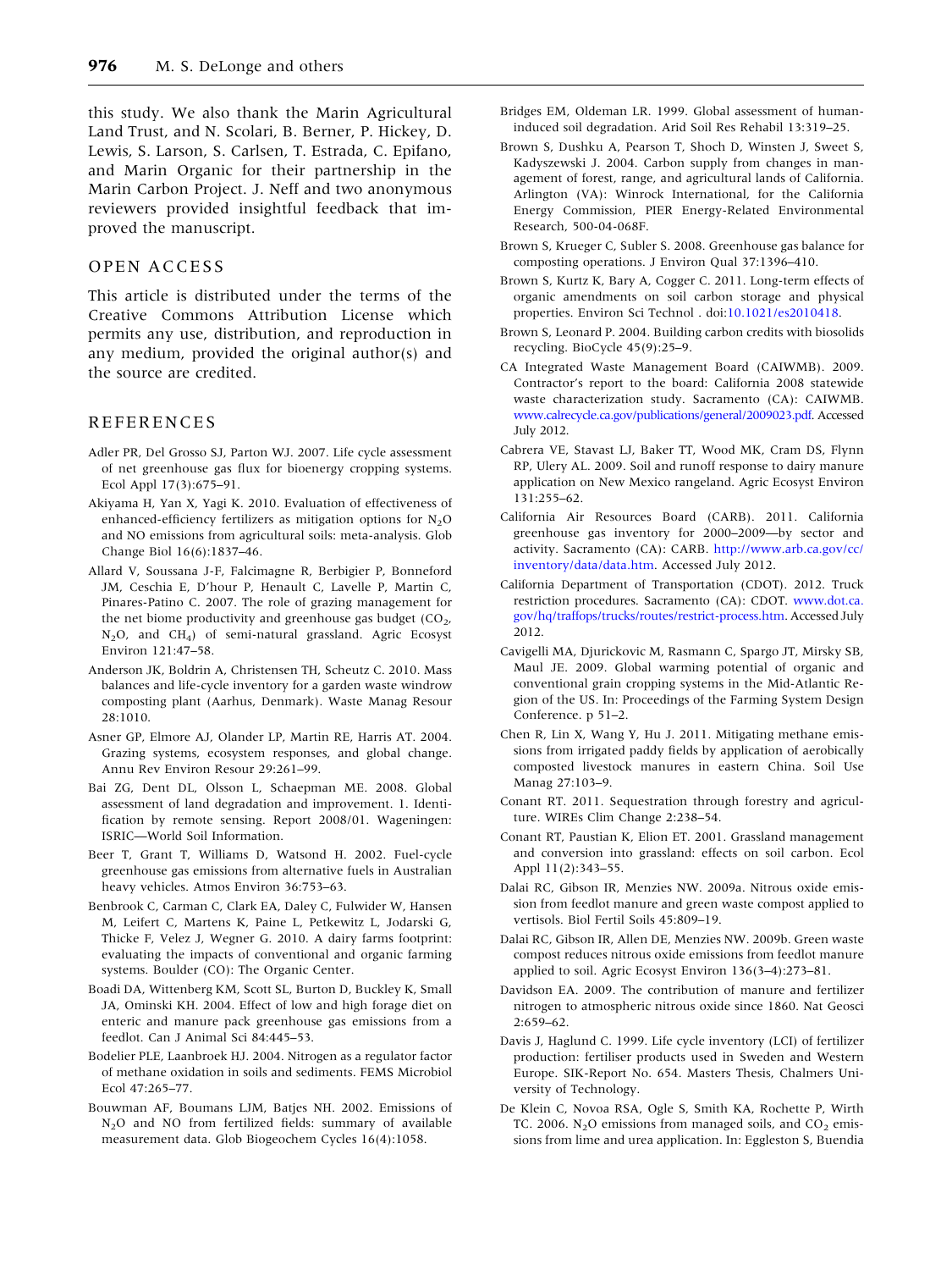<span id="page-15-0"></span>L, Miwa K, Ngara T, Tanabe K, Eds. Intergovernmental panel on climate change. 2006 IPCC guidelines for national greenhouse gas inventories, Vol. 4. Agriculture, forestry and other land use. Japan: IGES.

- Del Grosso SJ, Parton WJ, Mosier AR, Ojima DS, Potter CS, Borken W, Brumme R, Butterbach-Bahl K, Crill PM, Dobbie K, Smith KA. 2000. General  $CH<sub>4</sub>$  oxidation model and comparisons of CH<sub>4</sub> oxidation in natural and managed systems. Glob Biogeochem Cycles 14:999–1019.
- Diacono M, Montemurro F. 2010. Long-term effects of organic amendments on soil fertility: a review. Agron Sustain Dev 30:401–22.
- Dong H, Mangino J, McAllister T, Hatfield JL, Johnson DE, Lassey KR, Aparecida de Lima M, Romanovskaya A. 2006. Emissions from livestock and manure management. In: Eggleston S et al., Eds. Intergovernmental panel on climate change. 2006 IPCC guidelines for national greenhouse gas inventories, Vol. 4. Agriculture, forestry and other land use. [http://www.ipcc-nggip.iges.or.jp/public/2006gl/pdf/4\\_Volume4/](http://www.ipcc-nggip.iges.or.jp/public/2006gl/pdf/4_Volume4/V4_10_Ch10_Livestock.pdf) [V4\\_10\\_Ch10\\_Livestock.pdf.](http://www.ipcc-nggip.iges.or.jp/public/2006gl/pdf/4_Volume4/V4_10_Ch10_Livestock.pdf) Accessed July 2012.
- Downs HW, Hansen RW. 1998. Estimating farm fuel requirements. Fact Sheet No. 5.006. Colorado State University Extension. [www.ext.colostate.edu/pubs/farmmgt/05006.pdf.](http://www.ext.colostate.edu/pubs/farmmgt/05006.pdf) Accessed July 2012.
- Eghball B. 2000. Nitrogen mineralization from field-applied beef cattle feedlot manure or compost. Soil Sci Soc Am J 64:2024– 30.
- Eleazer WE, Odle WS, Wang Y-S, Barlaz MA. 1997. Biodegradability of municipal solid waste components in laboratory-scale landfills. Environ Sci Technol 31:911–17.
- Ellis JL, Kerbreab E, Odongo NE, McBride BW, Okine EK, France J. 2007. Prediction of methane production from dairy and beef cattle. J Dairy Sci 90(7):3456–66.
- Ellis JL, Bannick A, France J, Kebreab E, Dijkstras J. 2010. Evaluation of enteric methane prediction equations for dairy cows used in whole farm models. Glob Change Biol 16:3246–56.
- Environmental Protection Agency (EPA). 2006. Solid waste management and greenhouse gases. A life-cycle assessment of emissions and sinks. 3rd edn. San Francisco (CA): EPA. [www.](http://www.epa.gov/climatechange/wycd/waste/downloads/fullreport.pdf) [epa.gov/climatechange/wycd/waste/downloads/fullreport.pdf](http://www.epa.gov/climatechange/wycd/waste/downloads/fullreport.pdf). Accessed July 2012.
- Environmental Protection Agency (EPA). 2008. Direct emissions from mobile combustion sources. EPA430-K-08-004. San Francisco (CA): EPA. [www.epa.gov/climateleadership/docu](http://www.epa.gov/climateleadership/documents/resources/mobilesource_guidance.pdf)[ments/resources/mobilesource\\_guidance.pdf.](http://www.epa.gov/climateleadership/documents/resources/mobilesource_guidance.pdf) Accessed July 2012.
- Environmental Protection Agency (EPA). 2011. Municipal solid waste generation, recycling, and disposal in the United States: facts and figures for 2010. EPA-530-F-11-005. San Francisco (CA): EPA. [www.epa.gov/osw/nonhaz/municipal/pubs/msw\\_](http://www.epa.gov/osw/nonhaz/municipal/pubs/msw_2010_factsheet.pdf) [2010\\_factsheet.pdf.](http://www.epa.gov/osw/nonhaz/municipal/pubs/msw_2010_factsheet.pdf) Accessed July 2012.
- Environmental Protection Agency (EPA). 2012a. Chapter 8. Waste. Inventory of US greenhouse gas emissions and sinks: 1990–2010. San Francisco (CA): EPA. [http://www.epa.gov/](http://www.epa.gov/climatechange/ghgemissions/usinventoryreport.html) [climatechange/ghgemissions/usinventoryreport.html.](http://www.epa.gov/climatechange/ghgemissions/usinventoryreport.html) Accessed July 2012.
- Environmental Protection Agency (EPA). 2012b. Annex 3.10. Methodology for estimating  $CH_4$  and  $N_2O$  emissions from manure management. Inventory of US greenhouse gas emissions and sinks: 1990–2010. San Francisco (CA): EPA. p 235–57. [http://www.epa.gov/climatechange/ghgemissions/](http://www.epa.gov/climatechange/ghgemissions/usinventoryreport.html) [usinventoryreport.html.](http://www.epa.gov/climatechange/ghgemissions/usinventoryreport.html) Accessed July 2012.
- Food and Agricultural Organization of the United Nations (FAO). 2011. The state of the world's land and water resources for food and agriculture: managing systems at risk. Rome: FAO. [www.fao.org/nr/water/docs/SOLAW\\_EX\\_SUMM\\_WE-](http://www.fao.org/nr/water/docs/SOLAW_EX_SUMM_WEB_EN.pdf)[B\\_EN.pdf.](http://www.fao.org/nr/water/docs/SOLAW_EX_SUMM_WEB_EN.pdf) Accessed July 2012.
- Fukumoto Y, Suzuki K, Osada T, Kuroda K, Hanajima D, Yasuda T, Haga K. 2006. Reduction of nitrous oxide emission from pig manure composting by addition of nitrite-oxidizing bacteria. Environ Sci Technol 40:6787–91.
- Glatzel S, Stahr K. 2001. Methane and nitrous oxide exchange in differently fertilised grassland in southern Germany. Plant Soil 231:21–35.
- Graham LA, Rideout G, Rosenblatt D, Hendren J. 2008. Greenhouse gas emissions from heavy-duty vehicles. Atmos Environ 42:4665–81.
- Hao X, Chang C, Larney FJ. 2004. Carbon, nitrogen balances and greenhouse gas emission during cattle feedlot manure composting. J Environ Qual 33:37–44.
- Harpole WS, Potts DL, Suding KN. 2007a. Ecosystem responses to water and nitrogen amendment in a California grassland. Glob Change Biol 13:2341–8.
- Harpole WS, Goldstein L, Aicher R. 2007b. Resource limitation. In: D'Antonio C, Corbin J, Stromberg M, Eds. Ecology and management of California grassland. Berkeley: University of California Press. p 119–27.
- Holecheck JL, Gomez H, Molinar F, Galt D. 1999. Grazing studies: what we've learned. Rangelands 21:12–16.
- Hudson BD. 1994. Soil organic matter and available water capacity. J Soil Water Conserv 49(2):189–94.
- Intergovernmental Panel on Climate Change (IPCC). 2007. Contribution of Working Group I to the fourth assessment report of the Intergovernmental Panel on Climate Change. In: Solomon S, Qin D, Manning M, Chen Z, Marquis M, Averyt KB, Tignor M, Miller HL, Eds. Climate change 2007: the physical science basis. Cambridge: Cambridge University Press.
- Katterer T, Bolinder MA, Andren O, Kirchmann H, Menichetti L. 2011. Roots contribute more to refractory soil organic matter than above-ground crop residues, as revealed by a long-term field experiment. Agric Ecosyst Environ 141:184–92.
- Kendall A, Chang B. 2009. Estimating life cycle greenhouse gas emissions from corn-ethanol: a critical review of current U.S. practices. J Clean Prod 17:1175–82.
- Kramer SB, Reganold JP, Glover JD, Bohannan BJM, Mooney HA. 2006. Reduced nitrate leaching and enhanced denitrified activity and efficiency in organically fertilized soils. Proc Natl Acad Sci 103:4522–7.
- Lal R. 2004a. Soil carbon sequestration impacts on global climate change and food security. Science 304(5677):1623–7.
- Lal R. 2004b. Soil carbon sequestration to mitigate climate change. Geoderma 123:1–22.
- Lal R. 2004c. Carbon emission from farm operations. Environ Int 30:981–90.
- Larney FJ, Hao X. 2007. A review of composting as a management alternative for beef cattle feedlot manure in southern Alberta, Canada. Bioresour Technol 98(17):3221–7.
- Larney FJ, Elson EF, Carcamo AA, Chang C. 2000. Physical changes during active and passive composting of beef feedlot manure in winter and summer. Bioresour Technol 75(2):139–48.
- Laubach J, Kelliher FM. 2004. Measuring methane emission rates of a dairy by two micrometeorological techniques. Agric For Meteorol 125:279–303.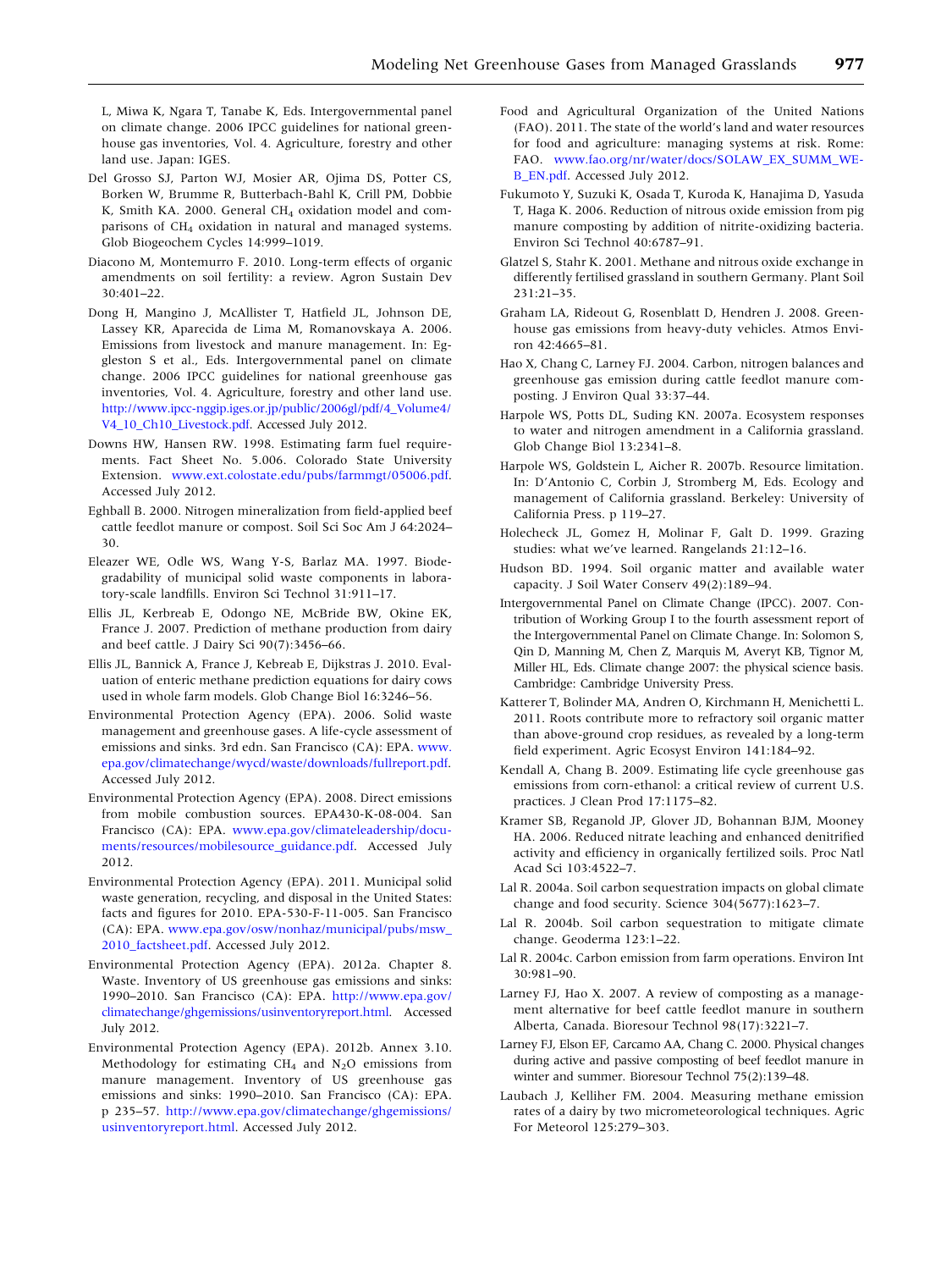- <span id="page-16-0"></span>Le Mer J, Roger P. 2001. Production, oxidation, emission and consumption of methane by soils: a review. Eur J Soil Biol 37:25–50.
- Lesschen JP, Velthof GL, deVries W, Kross J. 2011. Differentiation of nitrous oxide emission factors from agricultural soils. Environ Pollut 159(11):3215–22.
- Lu Q, He ZL, Stoffella PJ. 2012. Land application of biosolids in the USA: a review. Appl Environ Soil Sci. doi:[10.1155/2012/](http://dx.doi.org/10.1155/2012/201462) [201462.](http://dx.doi.org/10.1155/2012/201462)
- Lubowski RN, Vesterby M, Bucholtz S, Baez A, Roberts MJ. 2006. Major uses of land in the United States, 2002. Economic Information Bulletin 14. Washington (DC): US Department of Agriculture.
- McDowell RW, Dou Z, Toth JD, Cade-Menun BJ, Kleinman PJA, Soder K, Saporito L, USDA, ARS. 2008. A comparison of phosphorus speciation and potential bioavailability in feed and feces of different dairy herds using 31P nuclear magnetic resonance spectroscopy. J Environ Qual 37(3):741–52.
- Meyer D, Prince PL, Rossow HA, Silva-delRio N, Karle MM, Robinson PH, DePeters EJ, Fadel JG. 2011. Survey of dairy housing and manure management practices in California. J Dairy Sci 94(9):4744–50.
- Mosier AR, Schimel D, Valentine D, Bronson K, Parton W. 1991. Methane and nitrous oxide fluxes in native, fertilised and cultivated grasslands. Nature 350:330–2.
- Mosier A, Kroeze C, Nevison C, Oenema O, Seitzinge S, van Cleemput O. 1998. Closing the global  $N_2O$  budget: nitrous oxide emissions through the agricultural nitrogen cycle. Nutr Cycl Agroecosyst 52:225–48.
- Paul JW, Beauchamp EG, Zhang X. 1993. Nitrous and nitric oxide emissions during nitrification and denitrification from manureamended soil in the laboratory. Can J Soil Sci 73:539–53.
- Paustian K, Collins HP, Paul EA. 1997. Management controls on soil carbon. In: Paul EA, Paustian K, Elliot ET, Cole CV, Eds. Soil organic matter in temperate agroecosystems. Boca Raton (FL): CRC Press. p 15–49.
- Pitesky RE, Stackhouse KR, Mitloehner FM. 2009. Chapter 1—clearing the air: livestock's contribution to climate change. Adv Agron 103:1–40.
- Plénet D, Lubet E, Juste C. 1993. Évolution à long terme du statut carboné du sol en monoculture non irriguée du maïs (Zea mays L.). Agronomie 13:685–98.
- Potter P, Ramankutty N, Bennett EM, Donner SD. 2010. Characterizing the spatial patterns of global fertilizer application and manure production. Earth Interact 14(2):1–22.
- Powell MJ, Jackson D, Satter L. 2002. Phosphorus feeding and manure nutrient content recycling on Wisconsin dairy farms. Nutr Cycl Agroecosyst 62:277–86.
- Rotz A, Montes F, Chianes DS. 2010. The carbon footprint of dairy production systems through partial life cycle assessment. J Dairy Sci 93:1266–82.
- Ryals R, Silver WL. 2013. Effects of organic matter amendments on net primary productivity and greenhouse gas emissions in annual grasslands. Ecol Appl 23:46–59.
- Ryals R, Hartman M, Parton WJ, DeLonge MS, Silver WL. Shortterm grassland management practices have multi-decadal effects on ecosystem carbon and greenhouse gas dynamics. Glob Change Biol (in review-a).
- Ryals R, Kaiser M, Torn MS, Berhe AA, Silver WL. Impacts of organic matter amendments on carbon and nitrogen dynamics in grassland soils. Soil Biol Biochem (in review-b).
- Rynk R. 1992. On-farm composting handbook, volume 54 of NRAES (Natural Resource Agriculture, and Engineering Service). Ithaca (NY): PALS Publishing.
- Sanderman J, Baldock JA. 2010. Accounting for soil carbon sequestration in national inventories: a soil scientist's perspective. Environ Res Lett 5:034003.
- Sikora LJ, Szmidt RAK. 2001. Nitrogen sources, mineralization rates, and nitrogen nutrition benefits to plants from composts. In: Stoffella PJ, Kah BL, Eds. Compost utilization in horticultural cropping systems. Florida: CRC Press LCC. p 287–306.
- Silver WL, Ryals R, Eviner V. 2010. Soil carbon pools in California's annual grassland ecosystems. Rangeland Ecol Manage 63:128–136.
- Smith P, Martino D, Cai Z, Gwary D, Janzen H, Kumar P, McCarl B, Ogle S, O'Mara F, Rice C, Scholes B, Sirotenko O, Howden M, McAllister T, Pan G, Romanenkov SchneiderU, Towprayoon S, Wattenbach M, Smith J. 2008. Greenhouse gas mitigation in agriculture. Philos Trans R Soc Lond Ser B Biol Sci 363:789–813.
- Stavast LJ, Baker TT, Ulery AL, Flynn RP, Wood MK, Cram DS. 2005. New Mexico blue grama rangeland response to dairy manure application. Rangel Ecol Manag 58:423–9.
- Stehfest E, Bouwman L. 2006.  $N_2O$  and NO emission from agricultural fields and soils under natural vegetation: summarizing available measurement data and modeling of global annual emissions. Nutr Cycl Agroecosyst 74(3):207–28.
- Stout WL, Fales SL, Muller LD, Schnabel RR, Elwinger GF, Weaver SR. 2000. Assessing the effect of management intensive grazing on water quality in the northeast US. J Soil Water Conserv 55(2):238–43.
- Sullivan DM, Fransen SC, Bary AI, Cogger CG. 1998. Slow-release nitrogen from composts: the bulking agent is more than fluff. In: Brown S, Angle JS, Jacobs L, Eds. Beneficial co-utilization of agricultural, municipal and industrial byproducts. Dordrecht: Kluwer. p 319–25.
- Tenuta M, Mkhabela D, Tremorin L, Coppi G, Phipps D, Flaten KOminski. 2010. Nitrous oxide and methane emissions from a coarse-textured grassland soil receiving hog slurry. Agric Ecosyst Environ 138(2010):35–43.
- Tian G, Granato TC, Cox AE, Pietz RI, Carlson CR Jr, Abedin Z. 2009. Soil carbon sequestration resulting from long-term application of biosolids for land reclamation. J Environ Qual 38:61–74.
- US Department of Agriculture National Agricultural Statistics Service (USDA NASS). 2009. 2007 Census of agriculture. Sacramento (CA): USDA NASS. [http://www.agcensus.usda.](http://www.agcensus.usda.gov/Publications/2007/Full_Report/) [gov/Publications/2007/Full\\_Report/](http://www.agcensus.usda.gov/Publications/2007/Full_Report/). Accessed July 2012.
- US Department of Agriculture National Agricultural Statistics Service (USDA NASS). 2011. Quick stats. Sacramento (CA): USDA NASS. <http://quickstats.nass.usda.gov/>. Accessed June 2011.
- US Department of Agriculture National Agricultural Statistics Service (USDA NASS). 2012a. 2010 California livestock county estimates. Sacramento (CA): USDA NASS. [http://www.nass.](http://www.nass.usda.gov/Statistics_by_State/California/Publications/County_Estimates/index.asp) [usda.gov/Statistics\\_by\\_State/California/Publications/County\\_](http://www.nass.usda.gov/Statistics_by_State/California/Publications/County_Estimates/index.asp) [Estimates/index.asp.](http://www.nass.usda.gov/Statistics_by_State/California/Publications/County_Estimates/index.asp) Accessed July 2012.
- US Department of Agriculture National Agricultural Statistics Service (USDA NASS). 2012b. 2011 Cattle inventory. Sacramento (CA): USDA NASS. [http://usda.mannlib.cornell.edu/](http://usda.mannlib.cornell.edu/MannUsda/viewDocumentInfo.do?documentID=1017) [MannUsda/viewDocumentInfo.do?documentID=1017.](http://usda.mannlib.cornell.edu/MannUsda/viewDocumentInfo.do?documentID=1017) Accessed July 2012.